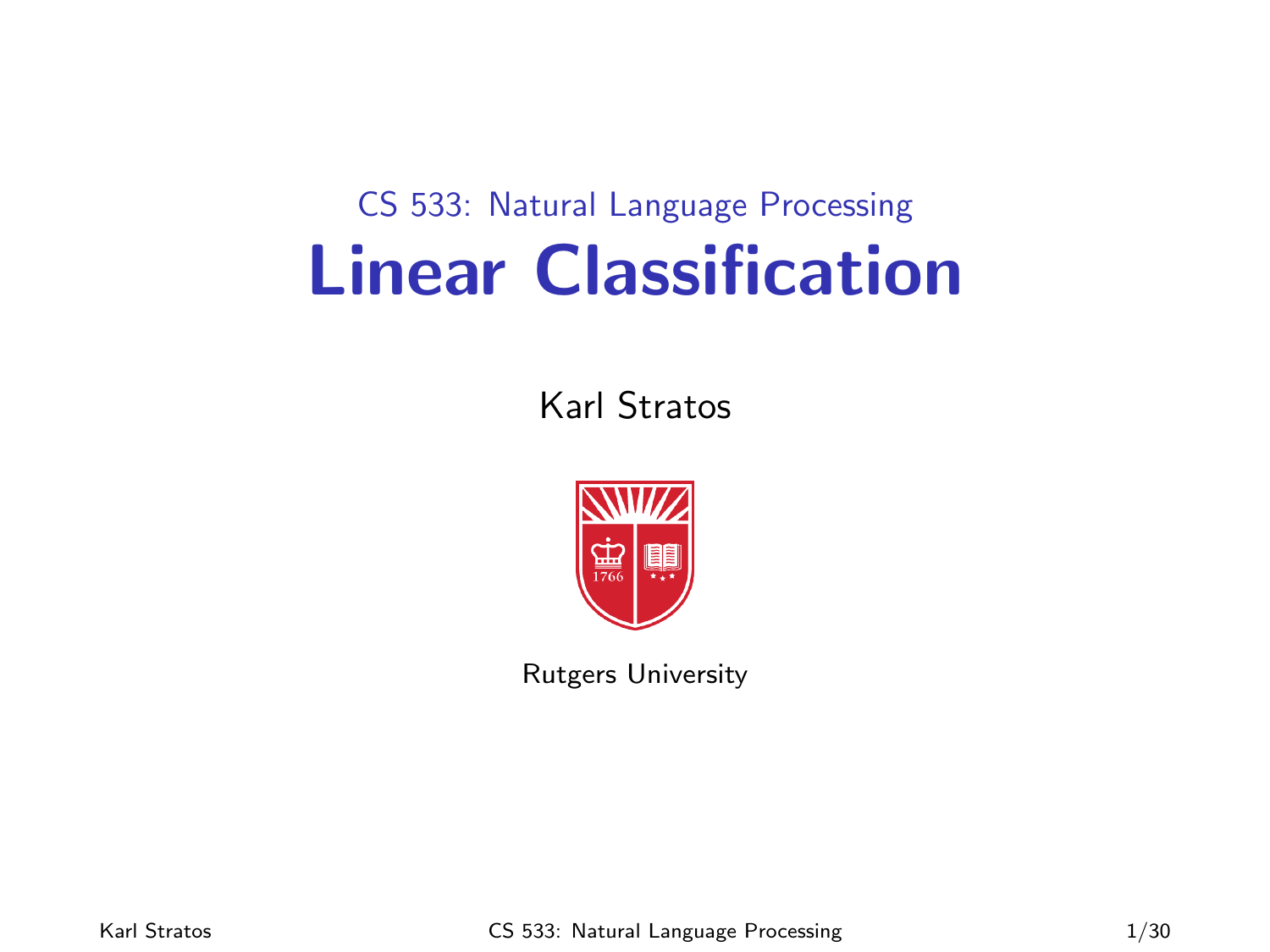#### Review: NLP as a Classification Problem text  $\mapsto$  expected human response

| Input                                                                                                                                                                                                                                                      | Output                                                                                                                                                                            |                                  |
|------------------------------------------------------------------------------------------------------------------------------------------------------------------------------------------------------------------------------------------------------------|-----------------------------------------------------------------------------------------------------------------------------------------------------------------------------------|----------------------------------|
| failed to not disappoint                                                                                                                                                                                                                                   | -1                                                                                                                                                                                | (sentiment)                      |
| the dog saw the cat                                                                                                                                                                                                                                        | <b>DNVDN</b>                                                                                                                                                                      | (POS tagging)                    |
|                                                                                                                                                                                                                                                            | <b>PRED</b><br><b>OBJ</b><br>DET SBJ<br>the dog saw the cat                                                                                                                       | (parsing)                        |
| 산을 갔다                                                                                                                                                                                                                                                      | I went to the mountain                                                                                                                                                            | (translation)                    |
| SONOMA, Calif. - Wine country was<br>shrouded in a thick layer of smoky<br>haze here on Tuesday as firefighters<br>continued to battle wildfires<br>that have left at least 13<br>people dead and have damaged or<br>destroyed more than 1,500 structures. | <b>Wildfires sweep across</b><br>northern California:<br>13 dead                                                                                                                  | (summarization)                  |
| Who was the richest<br>man in 2020?                                                                                                                                                                                                                        | <b>Jeff Bezos</b>                                                                                                                                                                 | (QA)                             |
| Trump spent years pushing the<br>untrue "birther" claim that<br>the nation's first black president<br>was not born in the U.S.<br>Open the pod bay doors, HAL.                                                                                             | Trump spent years pushing the<br>untrue "birther" claim that<br>the nation's first black president<br>was not born in the U.S.<br>I'm sorry, Dave.<br>I'm afraid I can't do that. | $(\text{linking})$<br>(dialogue) |
| Karl Stratos                                                                                                                                                                                                                                               | CS 533: Natural Language Processing                                                                                                                                               | 2/30                             |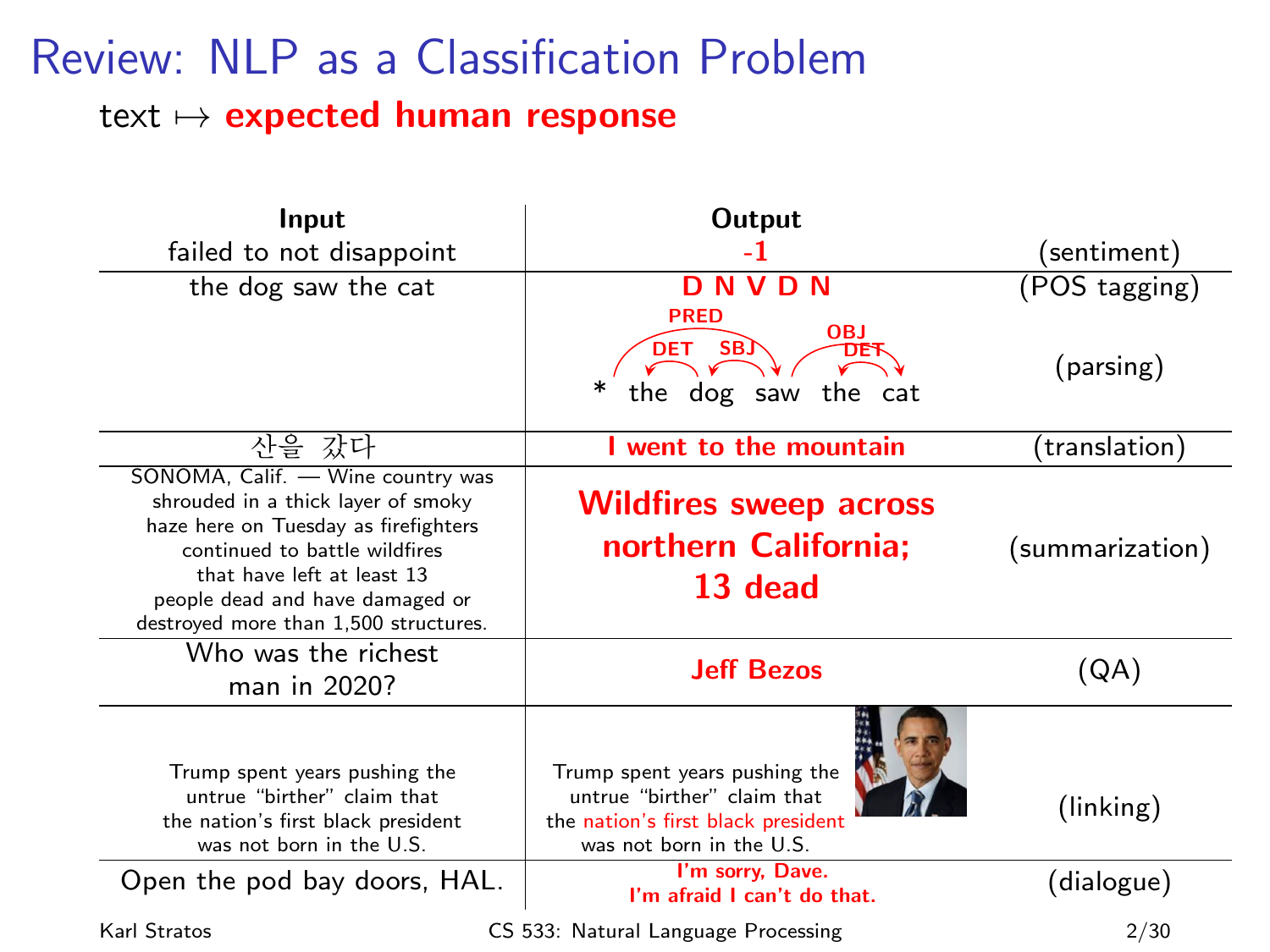Review: Classification as Optimization

 $\triangleright$  Training: Find model parameters that minimize some loss on training data D

$$
\theta^* = \underset{\theta \in \Theta}{\arg \min} \ \text{loss}_D(\theta)
$$

**Inference:** Given input x, find valid output with maximum score under trained parameters  $\hat{\theta}$ 

$$
y^* = \mathop{\arg\max}_{y \in \mathcal{Y}(x)} \textbf{score}_{\hat{\theta}}(x, y)
$$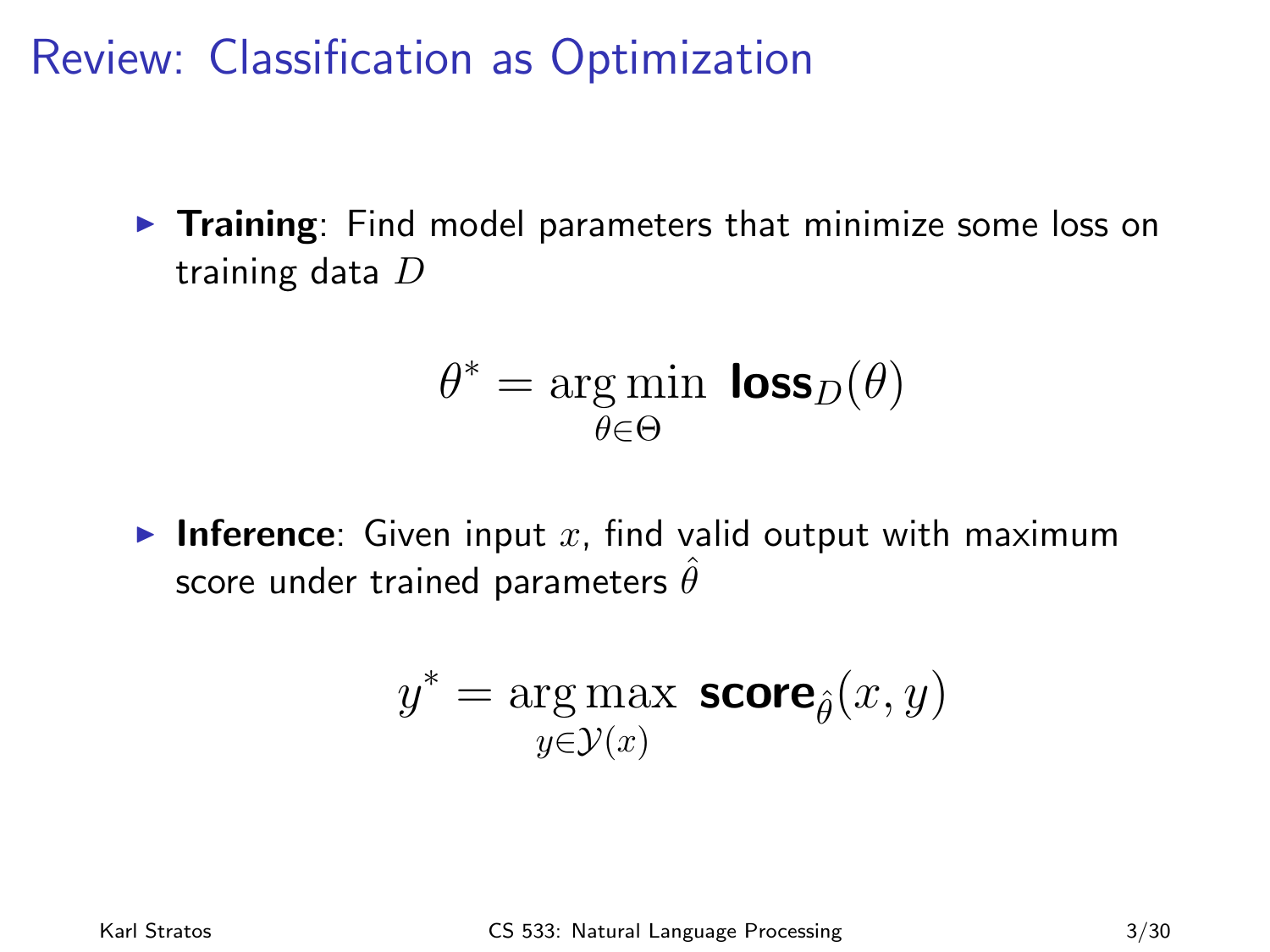# Review: Supervised ML Pipeline

- $\triangleright$  Problem definition: Define a supervised learning problem.
- $\triangleright$  Data collection: Start with training data for which we know the correct outcome.
- $\triangleright$  Representation: Choose how to represent the data.
- $\triangleright$  Modeling: Choose a hypothesis class a set of possible explanations for the connection between input (e.g., image) and output (e.g., class label).
- $\triangleright$  Estimation: Find best hypothesis you can in the chosen class. This is what people usually think of as "learning".
- $\triangleright$  Model selection: If we have different hypothesis classes, we can select one based on some criterion.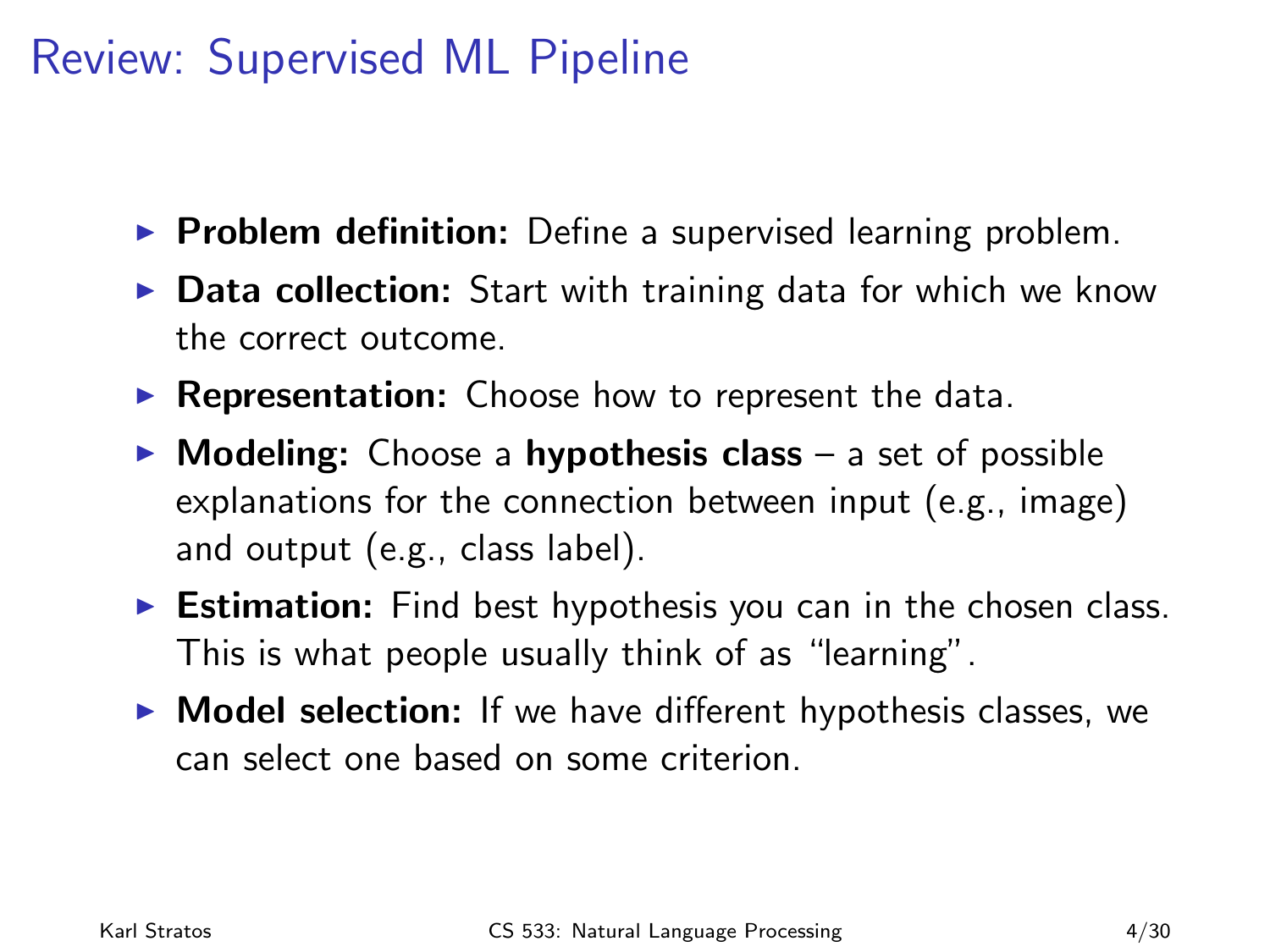# Topic Classification with Linear Classifiers

- $\blacktriangleright$  Problem definition
- $\triangleright$  Data collection
- $\blacktriangleright$  Representation
- $\blacktriangleright$  Modeling
- $\blacktriangleright$  Estimation
	- $\blacktriangleright$  Softmax
	- $\blacktriangleright$  Training Objective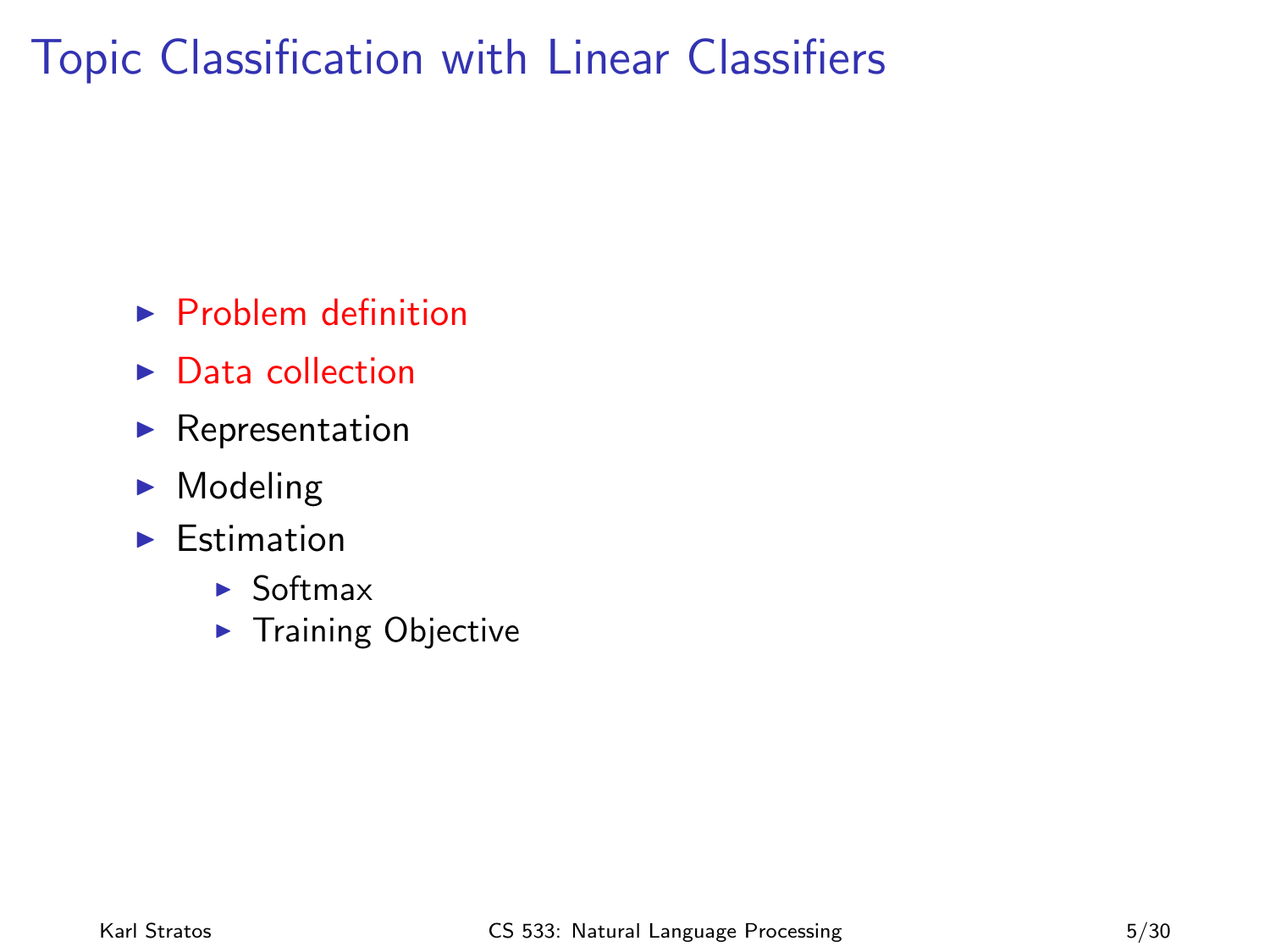#### Problem and Data

- ► Problem. Classify a document  $x \in \mathcal{X}$  to a topic  $y \in \mathcal{Y}$
- $\triangleright$  Data. Many annotated datasets
	- $\triangleright$  AG News: News articles, one of 4 types (*World, Sports,* Business, or Sci/Tech)
	- $\triangleright$  DBpedia: Wikipedia articles, one of 14 types (Company, Artist, Film, Animal, etc.)
	- $\triangleright$  Yahoo! Answers: Online questions/answers, one of 10 types (Health, Sports, Science & Mathematics, etc.)
- $\blacktriangleright$  Related: sentiment classification
	- $\triangleright$  IMDB: Movie reviews, one of 2 "types" (positive or negative)
	- $\triangleright$  Yelp: Restarant reviews, one of 5 "types" (number of stars)
	- **Amazon**: Product reviews, one of 5 "types" (number of stars)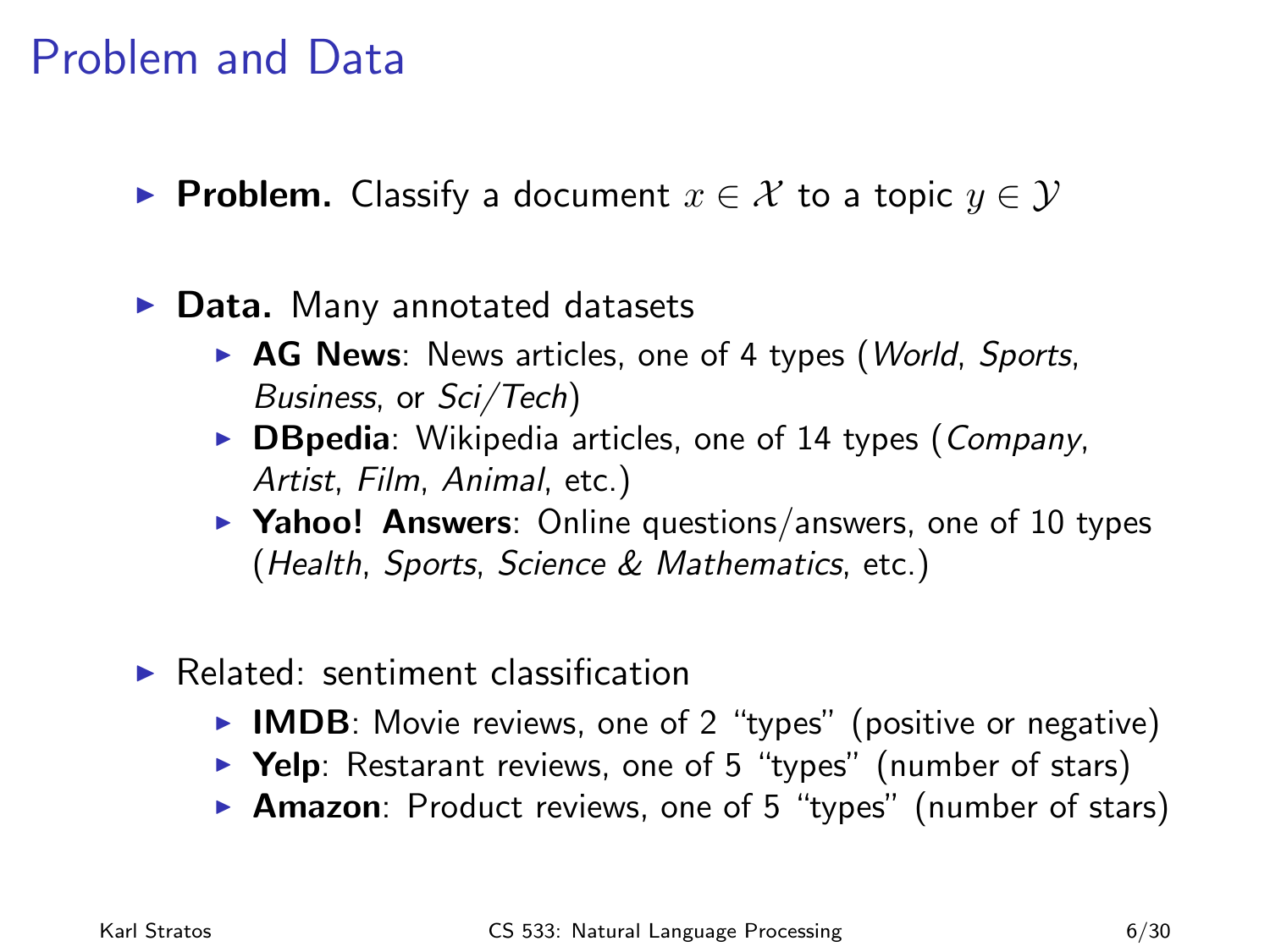# Topic Classification with Linear Classifiers

- $\blacktriangleright$  Problem definition
- $\blacktriangleright$  Data collection
- $\blacktriangleright$  Representation
- $\blacktriangleright$  Modeling
- $\blacktriangleright$  Estimation
	- $\blacktriangleright$  Softmax
	- $\blacktriangleright$  Training Objective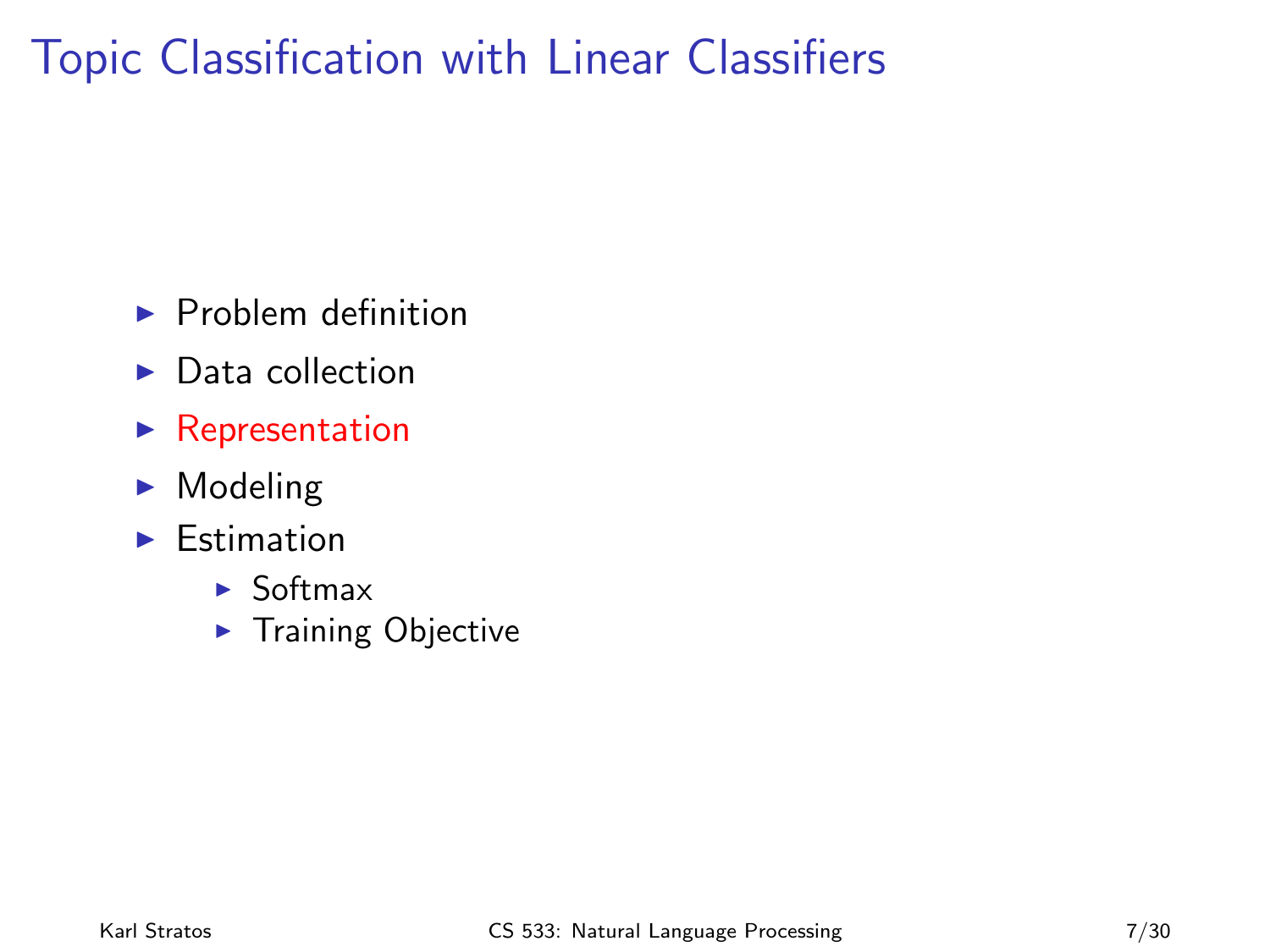# Text Preprocessing

- $\blacktriangleright$  Text data can be extremely noisy.
	- $\triangleright$  Non-language strings: HTML code, URLs
	- $\triangleright$  Noise in language: typos, ungrammatical sentences, numerical values ("87.175")

 $\triangleright$  A lot of data cleaning/preprocessing efforts may be necessary.

- We only retained lines that ended in a terminal punctuation mark (i.e. a period, exclamation mark, question mark, or end quotation mark).
- We discarded any page with fewer than 5 sentences and only retained lines that contained at least 3 words.
- We removed any page that contained any word on the "List of Dirty, Naughty, Obscene or Otherwise Bad Words".<sup>6</sup>
- Many of the scraped pages contained warnings stating that Javascript should be enabled so we removed any line with the word Javascript.
- Some pages had placeholder "lorem ipsum" text: we removed any page where the phrase "lorem ipsum" appeared.
- Some pages inadvertently contained code. Since the curly bracket "{" appears in many programming languages (such as Javascript, widely used on the web) but not in natural text, we removed any pages that contained a curly bracket.
- To deduplicate the data set, we discarded all but one of any three-sentence span occurring more than once in the data set.

(Raffel et al. (2020) on cleaning Common Crawl)

 $\triangleright$  We will assume text is already reasonable clean.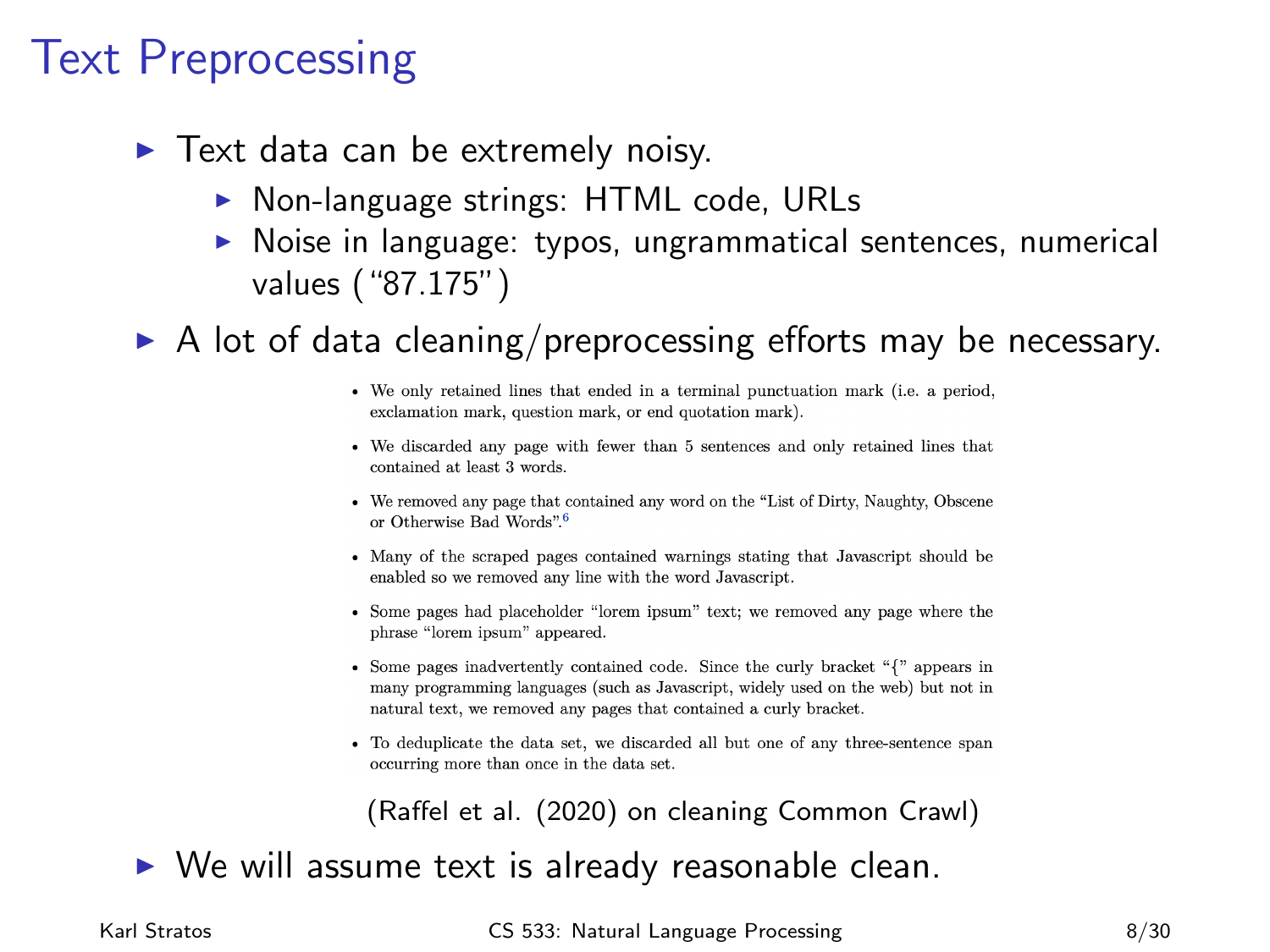# **Tokenization**

"the dog didn't see the cat."

- $\blacktriangleright$  Whitespace?  $[the, dog, didn't, see, the, cat.]$  (length 6)
	- $\triangleright$  Can't handle non-whitespace splits ("cat.")
- $\blacktriangleright$  Rule-based? [the, dog, did, n't, see, the, cat, .] (length 8)
	- $\blacktriangleright$  Language specific, needs experts to develop manual rules
- Bytes???  $[\xe$ ,  $x95, \ldots, \xeb, \x85, \x95]$ 
	- $\triangleright$  UTF-8: can encode all  $> 1$  million valid character code points in Unicode using  $\leq 4$  one-byte (8-bit) code units.
	- $\blacktriangleright$  Language agnostic, but completely unreadable. Also the space of possible token types is too big  $(2^{32})$ .

Modern NLP: automatically induce tokenization rules

- Given a budget (e.g., at most  $10,000$  token types), optimizing some unsupervised objective on large quantities of text
- ▶ WordPiece (Wu et al., 2016), byte-pair encoding (BPE) (Sennrich et al., 2016)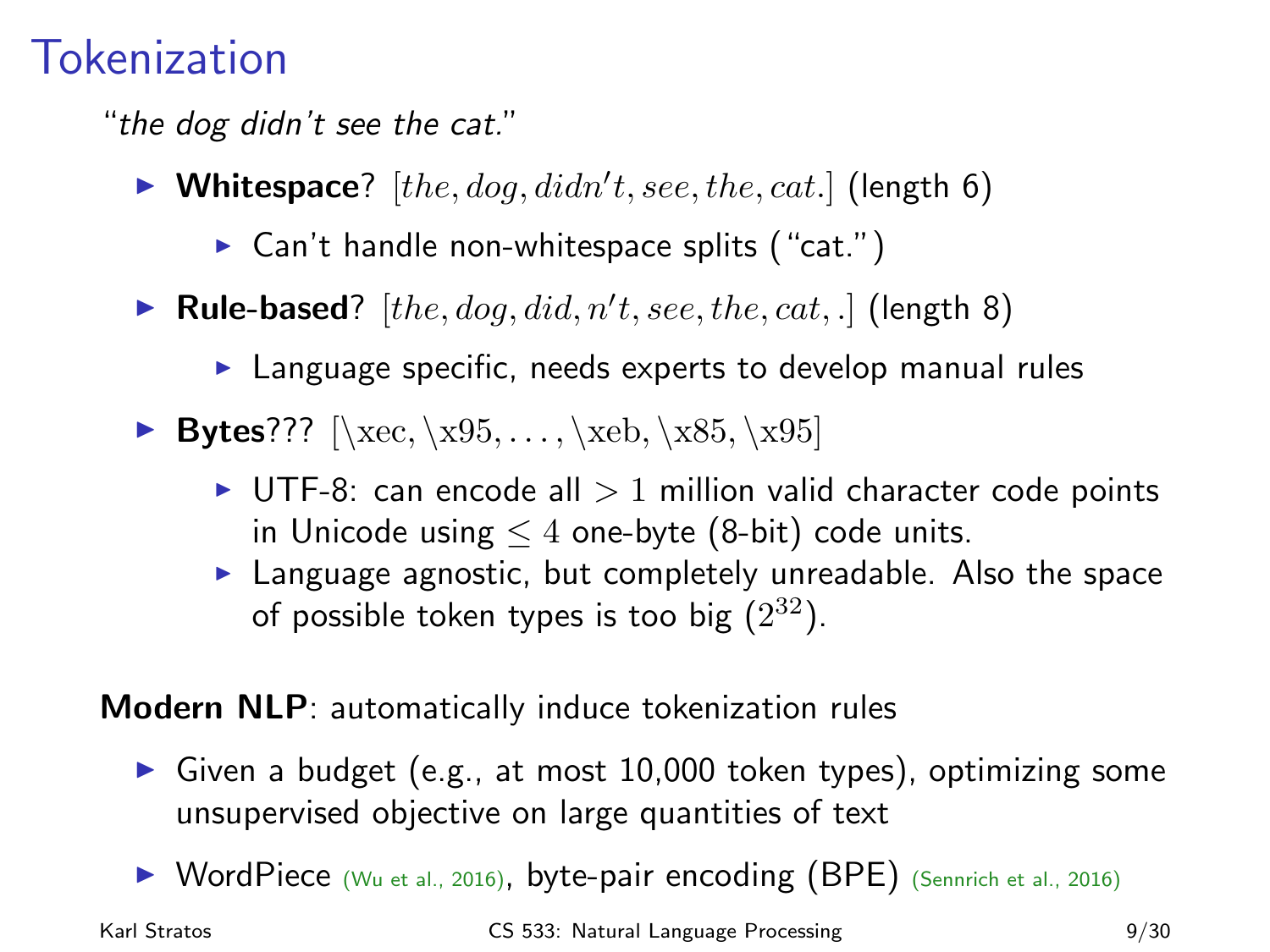# Index Mapping

Once text is cleaned and tokenized

Every piece of text  $=$  sequence of integers

[the, dog, saw, the, cat]  $\rightarrow$  [7, 10, 3870, 7, 13]

- $\triangleright$  Vocabulary  $V = \{1 \dots V\}$ : Set of possible token types
- ► Label set  $\mathcal{Y} = \{1 \dots L\}$ : Set of possible label types
- $\triangleright$  More jargons in NLP:
	- $\triangleright$  Corpus: Unlabeled text dataset
	- $\triangleright$  n-gram: Sequence of n word types. For  $n = 1, 2, 3$ , called unigram, bigram, trigram

At this point we work with integers only. There is no string.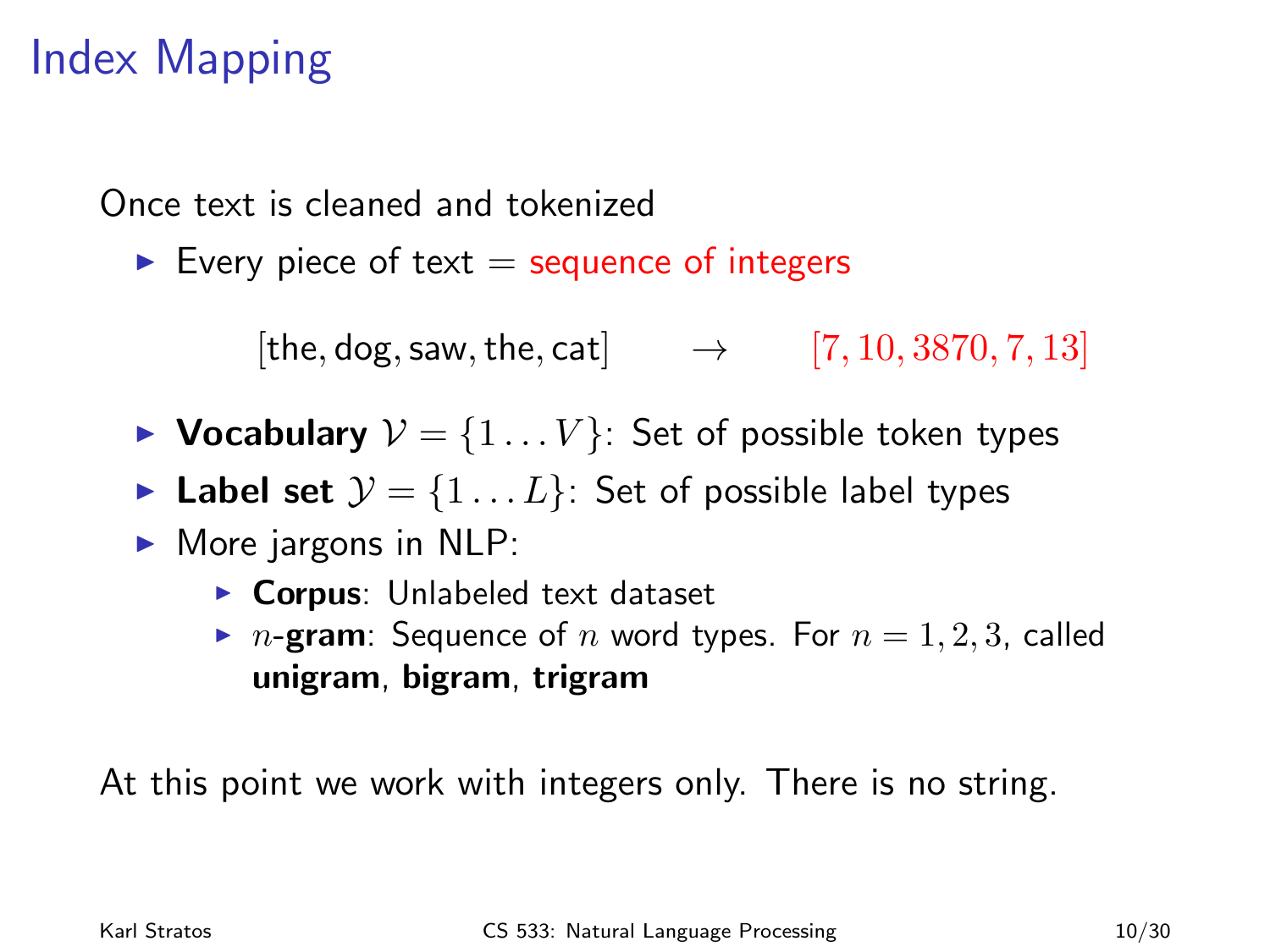# Aside: Zipf's Law

Let  $w_1 \dots w_V \in V$  be unigrams sorted in decreasing probability. Empircally the following seems to hold for all  $1 \leq i \leq V$ :

Probability of seeing  $w_i$  in text

 $\approx 2 \times$  Probability of seeing  $w_{i+1}$  in text

First four words:  $93\%$  of the unigram probability mass?



Karl Stratos **CS 533:** Natural Language Processing 11/30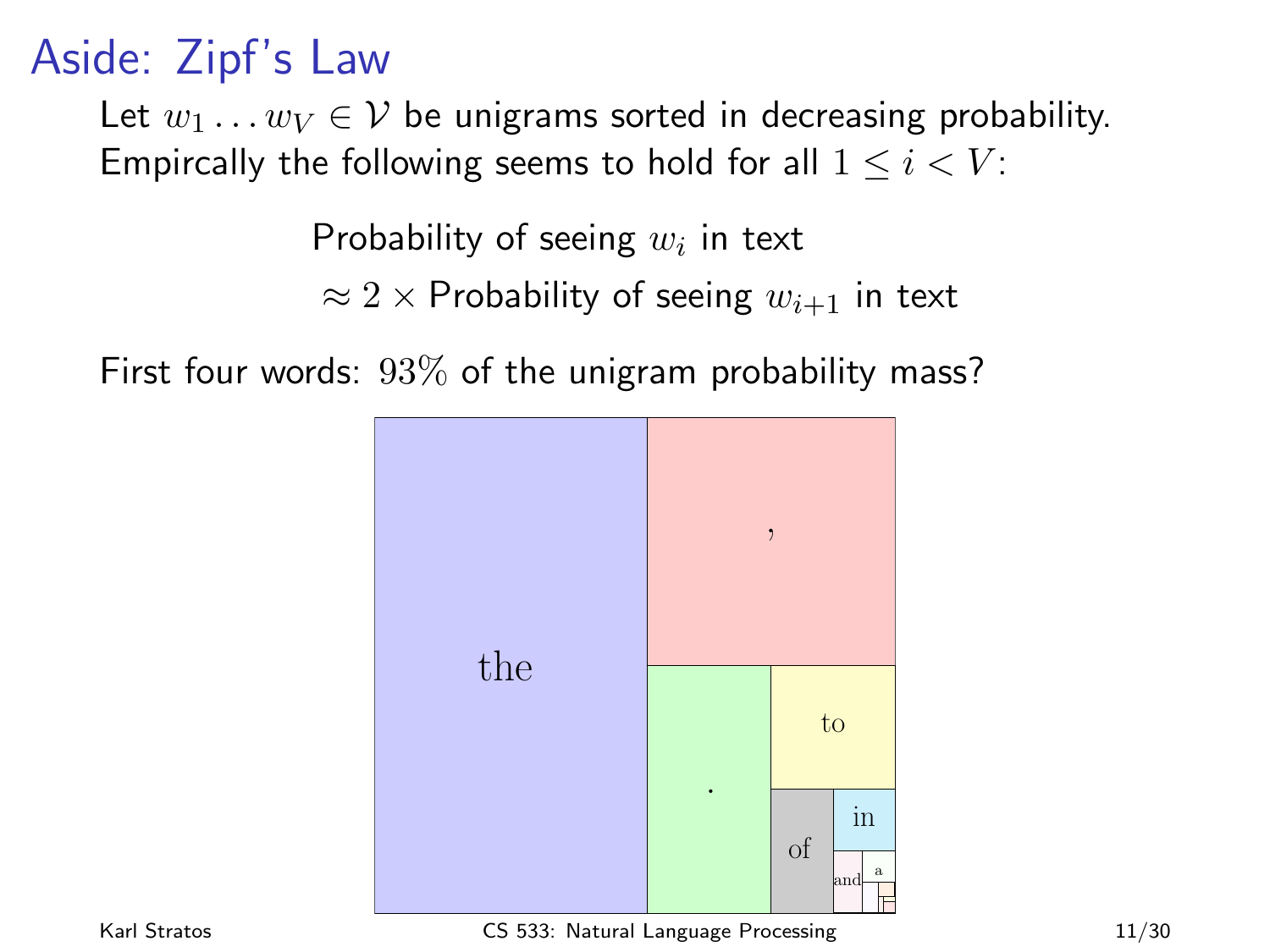#### Zipf's Law in Practice



#### Karl Stratos **CS 533:** Natural Language Processing 12/30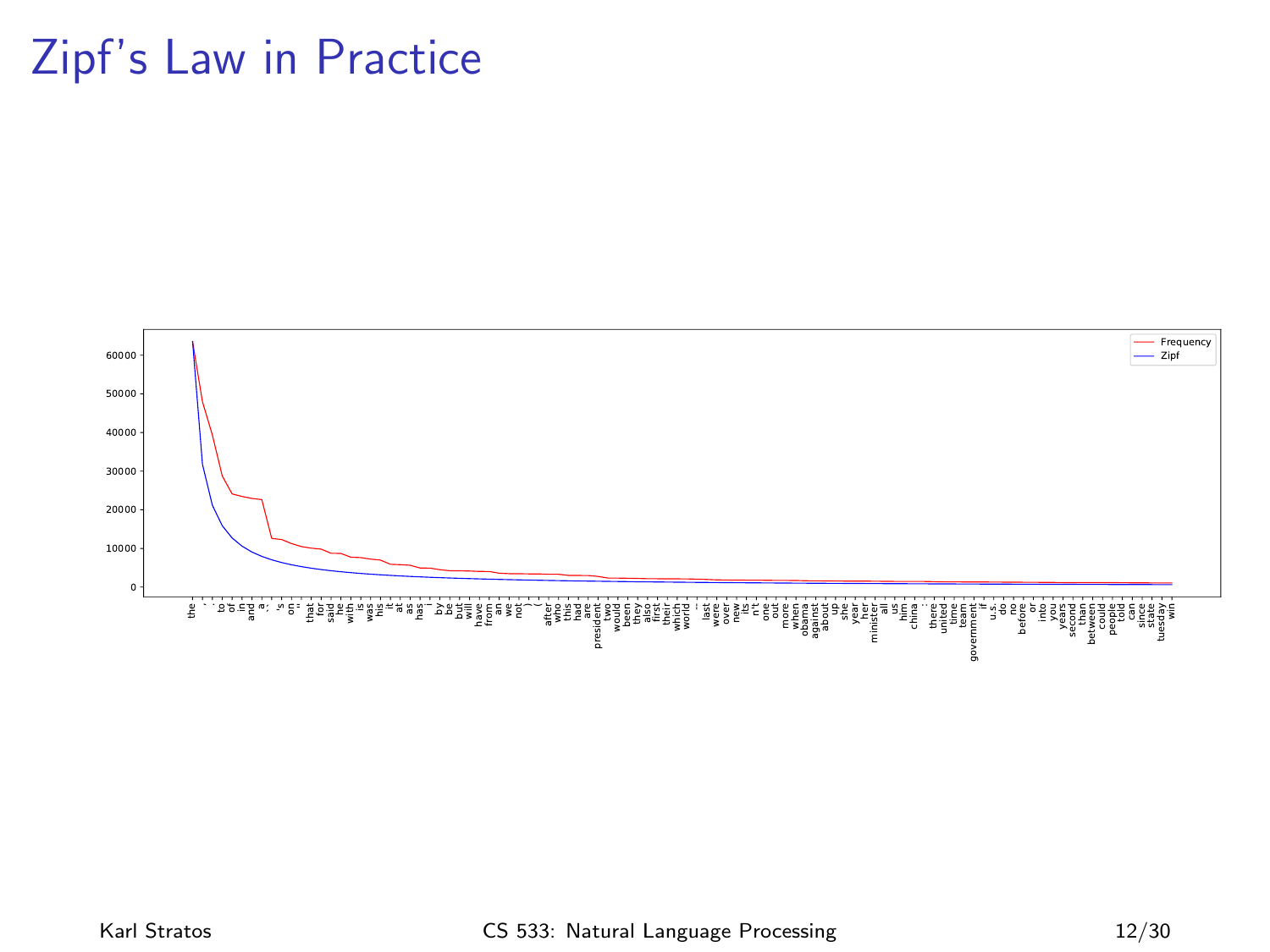#### Document Representation

- $\triangleright$  Represent a document as a vector to classify.
- ▶ <code>Bag-of-words (BOW)</code> representation:  $x\in\{0,1\}^{V}$  indicating the presence of word types

document = [4, 2, 2, 1, 2] 
$$
\rightarrow
$$
  $x = \begin{bmatrix} 0 \\ 1 \\ 0 \\ 1 \\ 0 \\ 0 \\ 0 \end{bmatrix} \in \{0, 1\}^V$ 

- $\triangleright$  What information are we losing in this representation?
- ▶ Benefits: Simple, memory-efficient (sparse), good for modeling topics (presence of "keywords")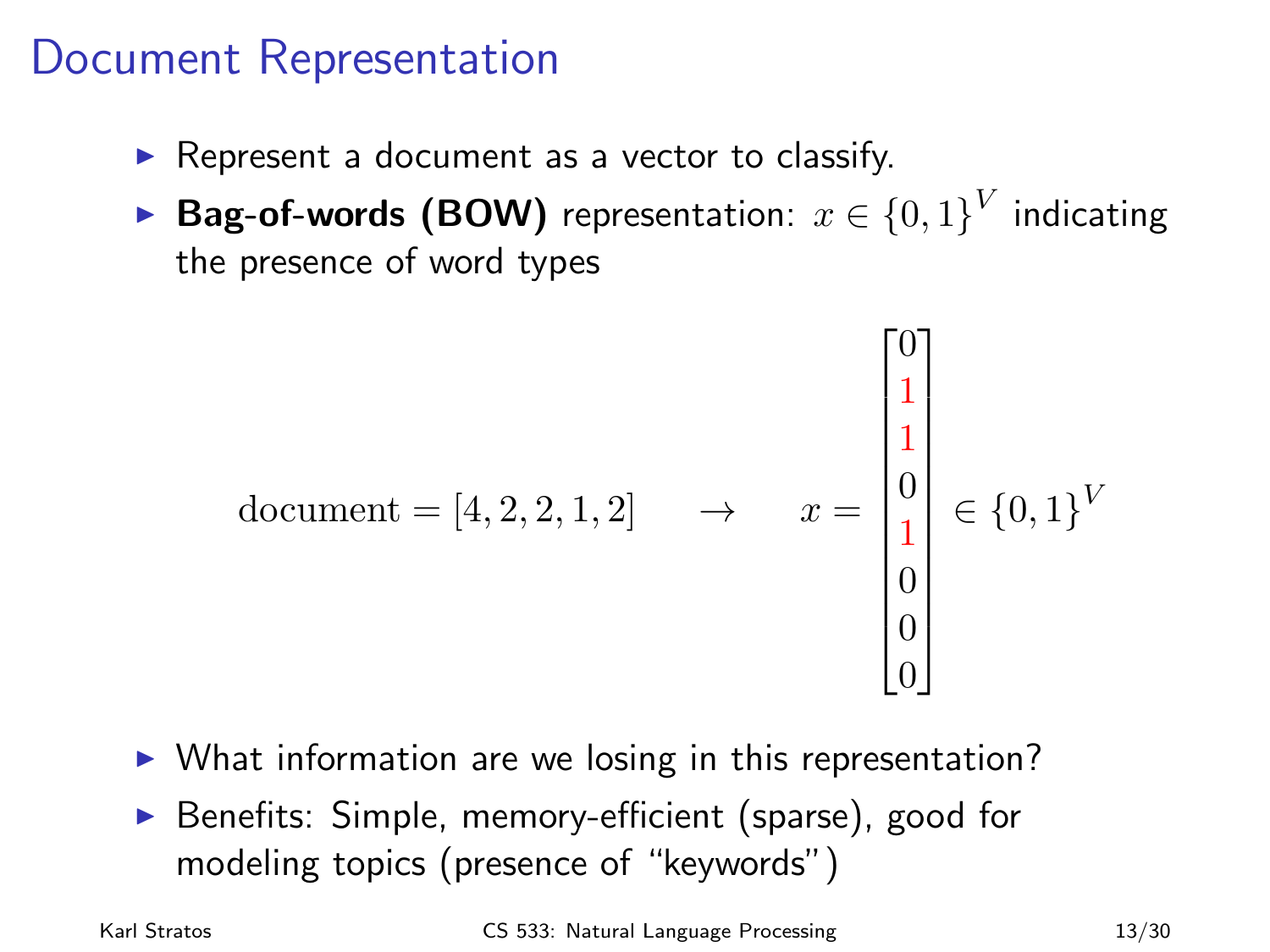# Topic Classification with Linear Classifiers

- $\blacktriangleright$  Problem definition
- $\blacktriangleright$  Data collection
- $\blacktriangleright$  Representation
- $\blacktriangleright$  Modeling
- $\blacktriangleright$  Estimation
	- $\blacktriangleright$  Softmax
	- $\blacktriangleright$  Training Objective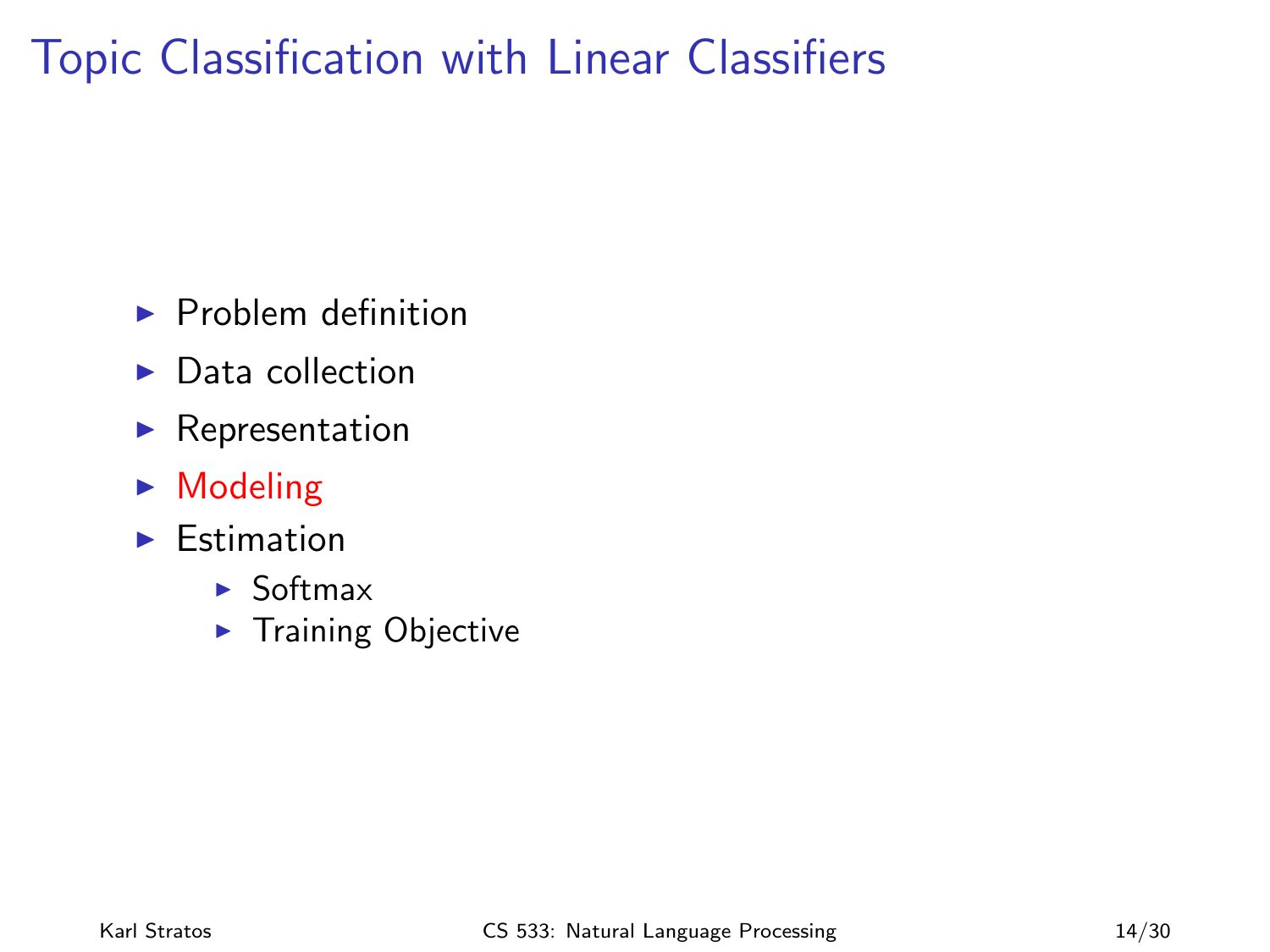# Hypothesis Space of Linear Classifiers

- $\blacktriangleright$  Possible models: all mappings from  $\mathbb{R}^V$  to  $\{1 \dots L\}$
- ► Linear classifiers: all  $(W, b) \in \mathbb{R}^{V \times L} \times \mathbb{R}^L$  defining

$$
x \mapsto \underset{y=1}{\arg\max} \underbrace{[W^{\top} \underset{L \times V}{\underbrace{x}} + \underset{L \times 1}{\underbrace{b}}]}_{L \times 1} y
$$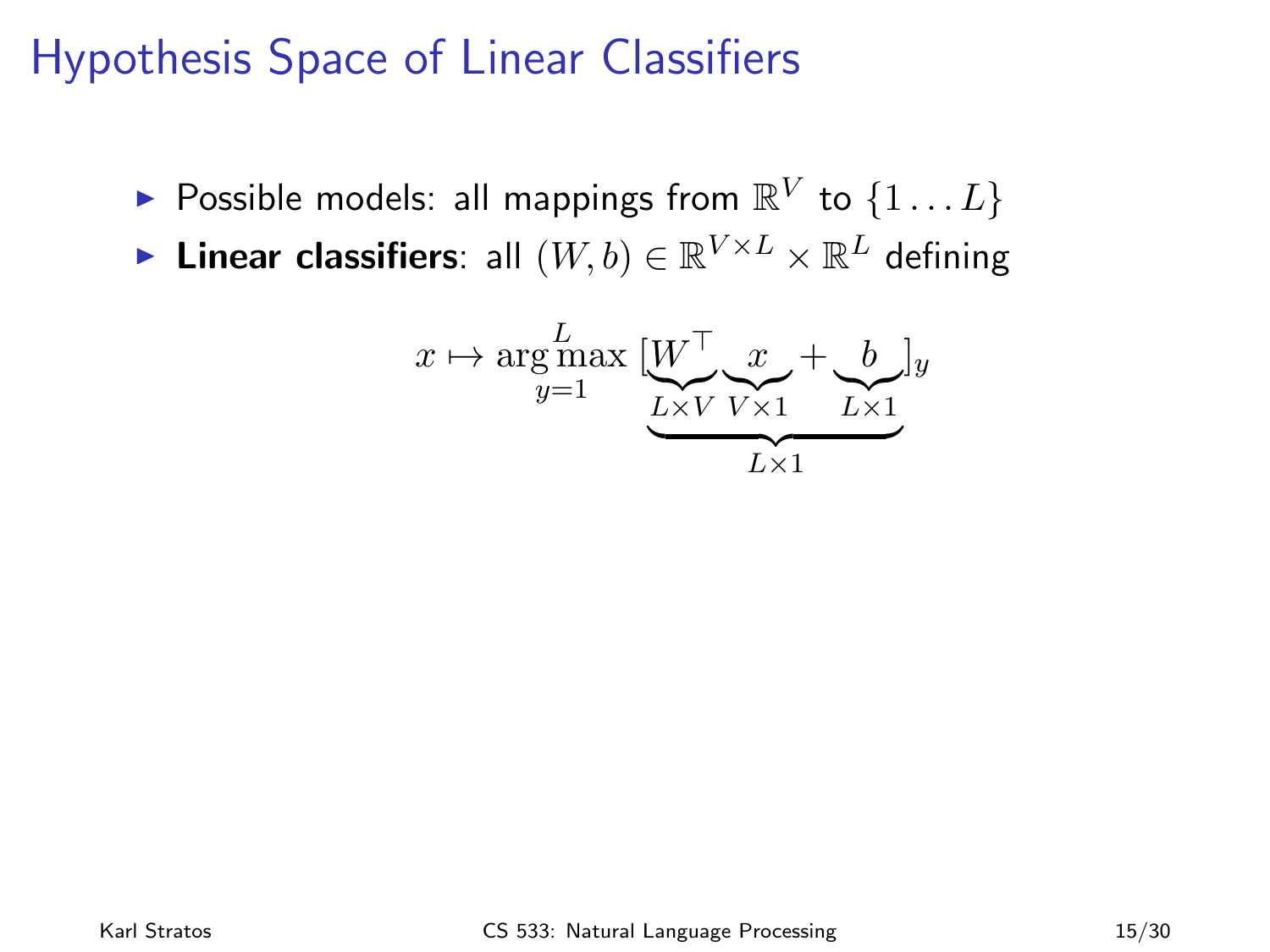# Hypothesis Space of Linear Classifiers

- $\blacktriangleright$  Possible models: all mappings from  $\mathbb{R}^V$  to  $\{1 \dots L\}$
- ► Linear classifiers: all  $(W, b) \in \mathbb{R}^{V \times L} \times \mathbb{R}^L$  defining

$$
x \mapsto \underset{y=1}{\text{arg}\max} \underbrace{[W^{\top} \underset{L \times V}{\underbrace{x}} \underset{V \times 1}{\underbrace{x}} + \underset{L \times 1}{\underbrace{b}}]y
$$

 $\triangleright$  Can be seen as defining input-label scores

$$
\mathbf{score}_{W,b}(x,y) := w_y^\top x + b_y =: h_y
$$

where  $w_y \in \mathbb{R}^V$  is the  $y$ -th column of  $W = [w_1 \dots w_L]$  $\blacktriangleright$   $h \in \mathbb{R}^L$  called scores or logits (for  $x$ )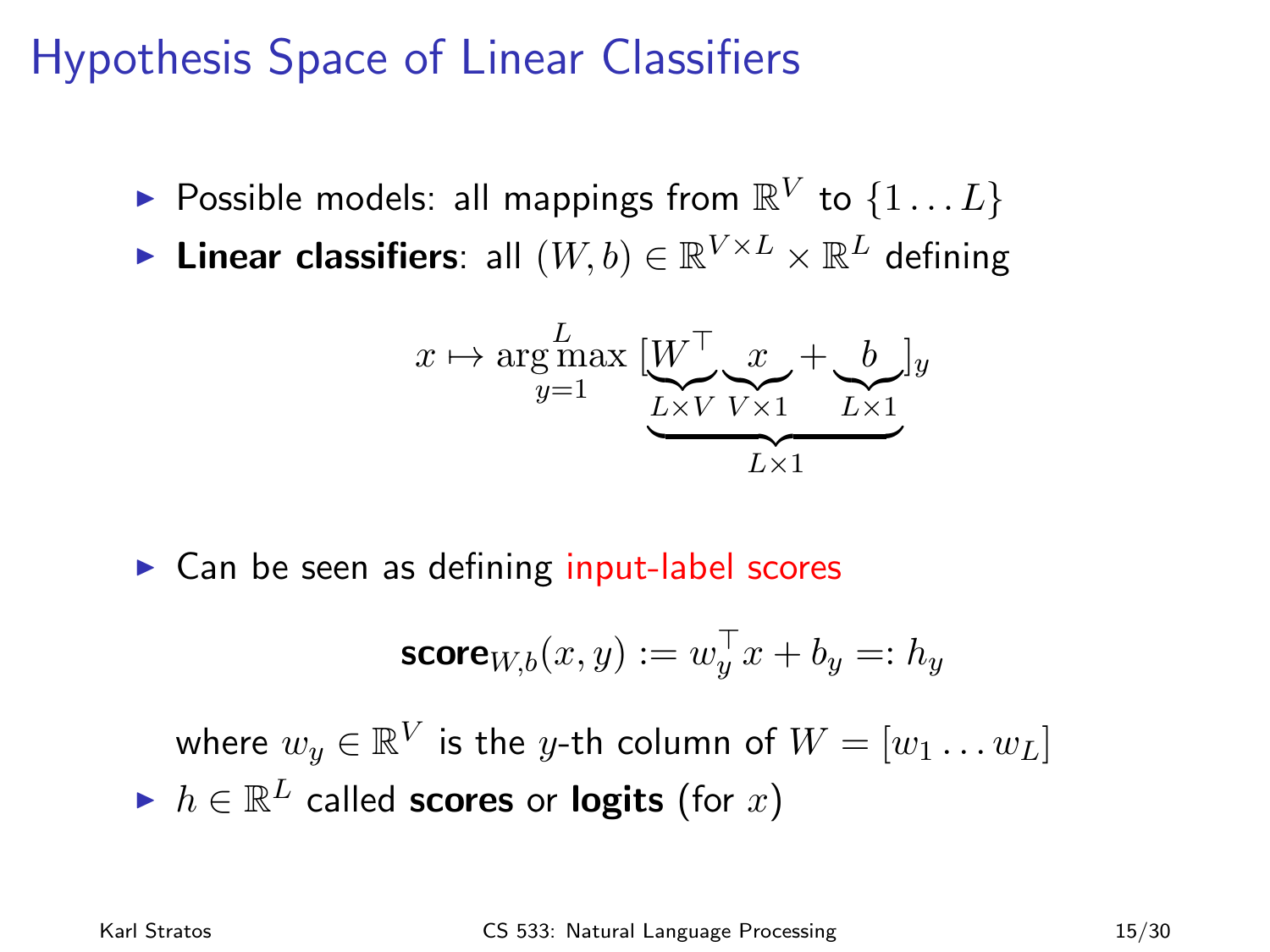# Clarification on Terminology

 $\triangleright$  The parameters of a function class is the set of variables that defines the behavior of a function in the class

- Example:  $\mathcal{F} := \{ax + b\cos(x) + c : a, b, c \in \mathbb{R}\}\$
- $\blacktriangleright$  The parameter space associated with  ${\mathcal F}$  is  $\mathbb{R}^3$
- $\blacktriangleright$   $f(x) = 5x + 2\cos(x) 5$  has parameter values  $(5, 2, -5)$
- $\triangleright$  We will generally write
	- $\blacktriangleright$   $\Theta$ : parameter space
	- $\blacktriangleright$   $\theta \in \Theta$ : specific parameter value
- $\blacktriangleright$  For linear topic classifiers:

$$
\textcolor{black}{\blacktriangleright} \ \Theta = \mathbb{R}^{V \times L} \times \mathbb{R}^L
$$

$$
\blacktriangleright \ \theta=(W,b)
$$

► Without loss of generality, we view  $\theta \in \mathbb{R}^{(V+1)L}$  as a vector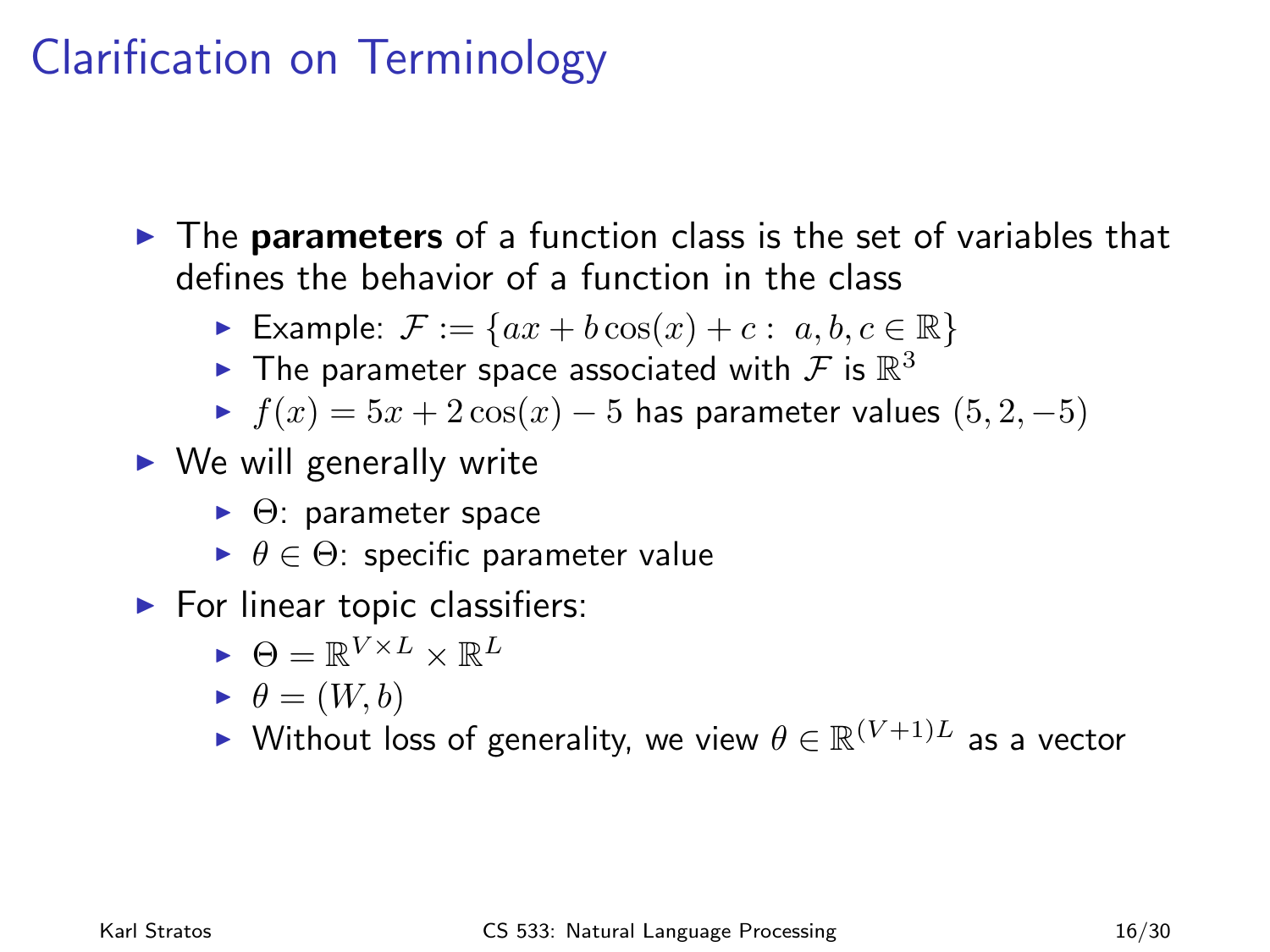#### Linear Classifier with BOW Representation

$$
\text{score}_{W,b}(x, y) = \sum_{i=1: \ x_i=1}^{V} [w_y]_i + b_y
$$

"Interpretable": For  $x = \text{BOW}$  ("market up market up up"),  $\mathsf{score}_{W,b}(x, \text{business}) = [w_{\text{business}}]_{\text{``market''}} + [w_{\text{business}}]_{\text{``up''}} + b_{\text{business}}$  $\gg [w_{\text{shorts}}]$ "market" +  $[w_{\text{shorts}}]$ "up" +  $b_{\text{shorts}}$  $=$  score<sub>W,b</sub> $(x,$ sports)

Karl Stratos **CS 533:** Natural Language Processing 17/30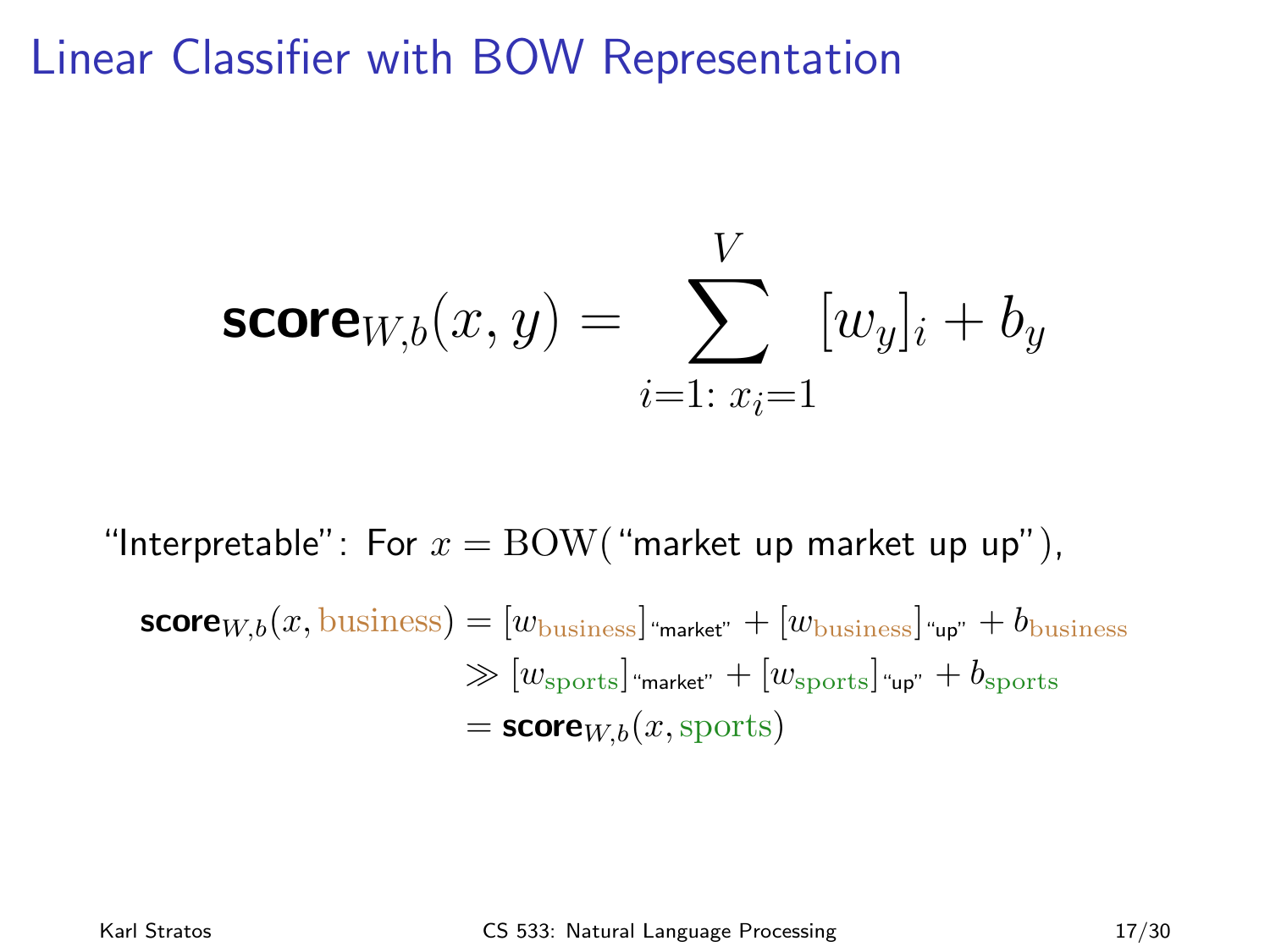# Geometry of Projections

Each label  $y \in \{1...L\}$  defines a hyperplane (not a subspace)

$$
S(y) := \left\{ z \in \mathbb{R}^V : \ w_y^\top z + b_y = 0 \right\}
$$

**Claim.** For document  $x \in \mathbb{R}^V$ , shortest distance from  $S(y)$  to  $x$  is

$$
\frac{w_y^\top x + b_y}{||w_y||}
$$

The distance is *signed*. Negative if x lies on the "left" side.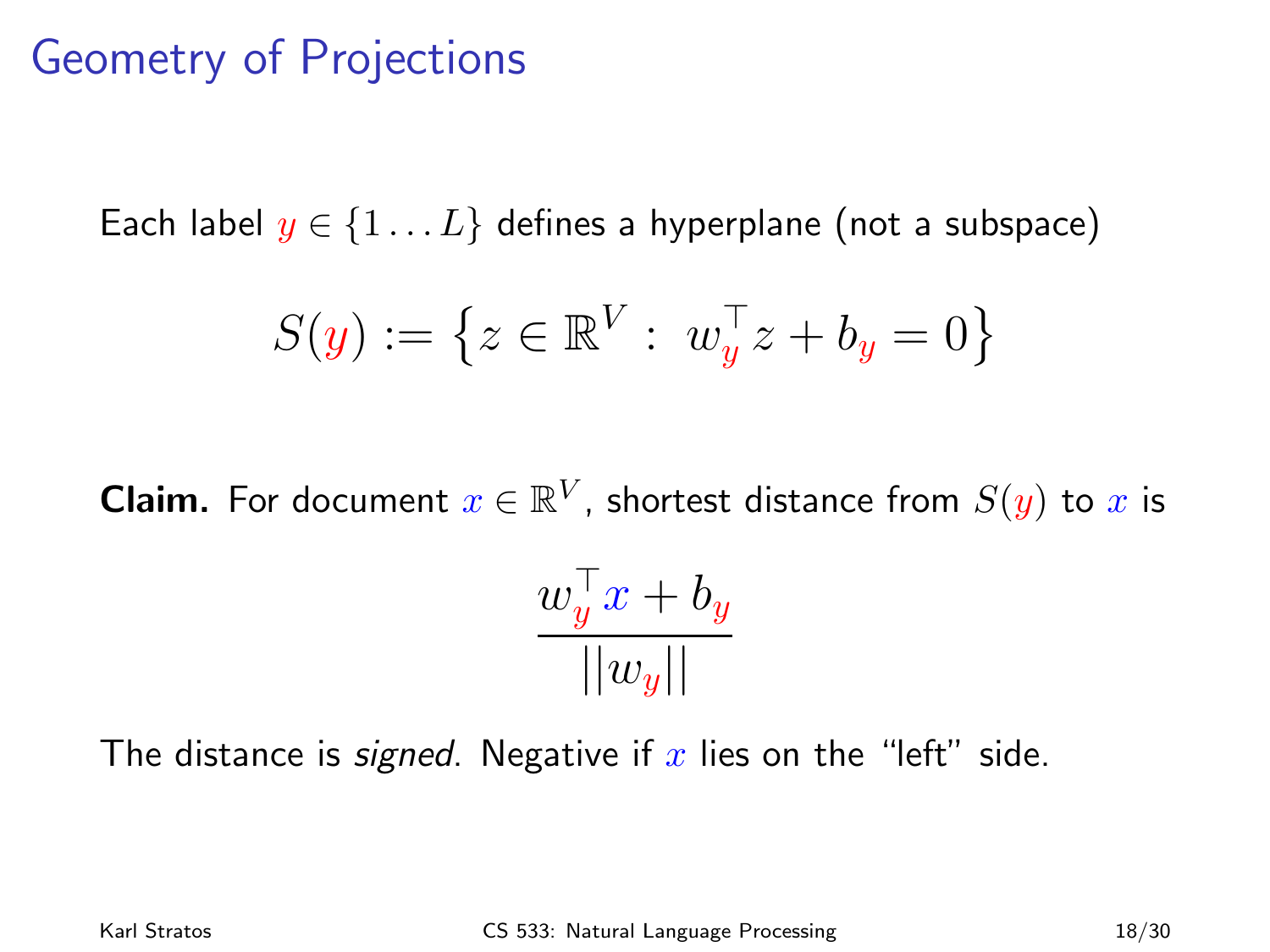# Geometry of Projections: Continued

"Max distance rule": Pick label that puts x furthest (right side)

$$
x \mapsto \underset{y=1}{\text{arg}\max} \ \frac{w_y^\top x + b_y}{||w_y||}
$$

$$
\begin{array}{ll} \text{Linear classifier:} \\ x \mapsto \underset{y=1}{\arg\max} \ w_{y}^{\top}x + b_{y} \end{array}
$$

Equivalent if weight vectors have the same norm, else different

- $\triangleright$  Only direction of  $w_u$  matters in max distance rule (if you ignore the bias term)
- $\blacktriangleright$   $||w_y||$  can affect the decision of linear classifiers (even if you ignore the bias term)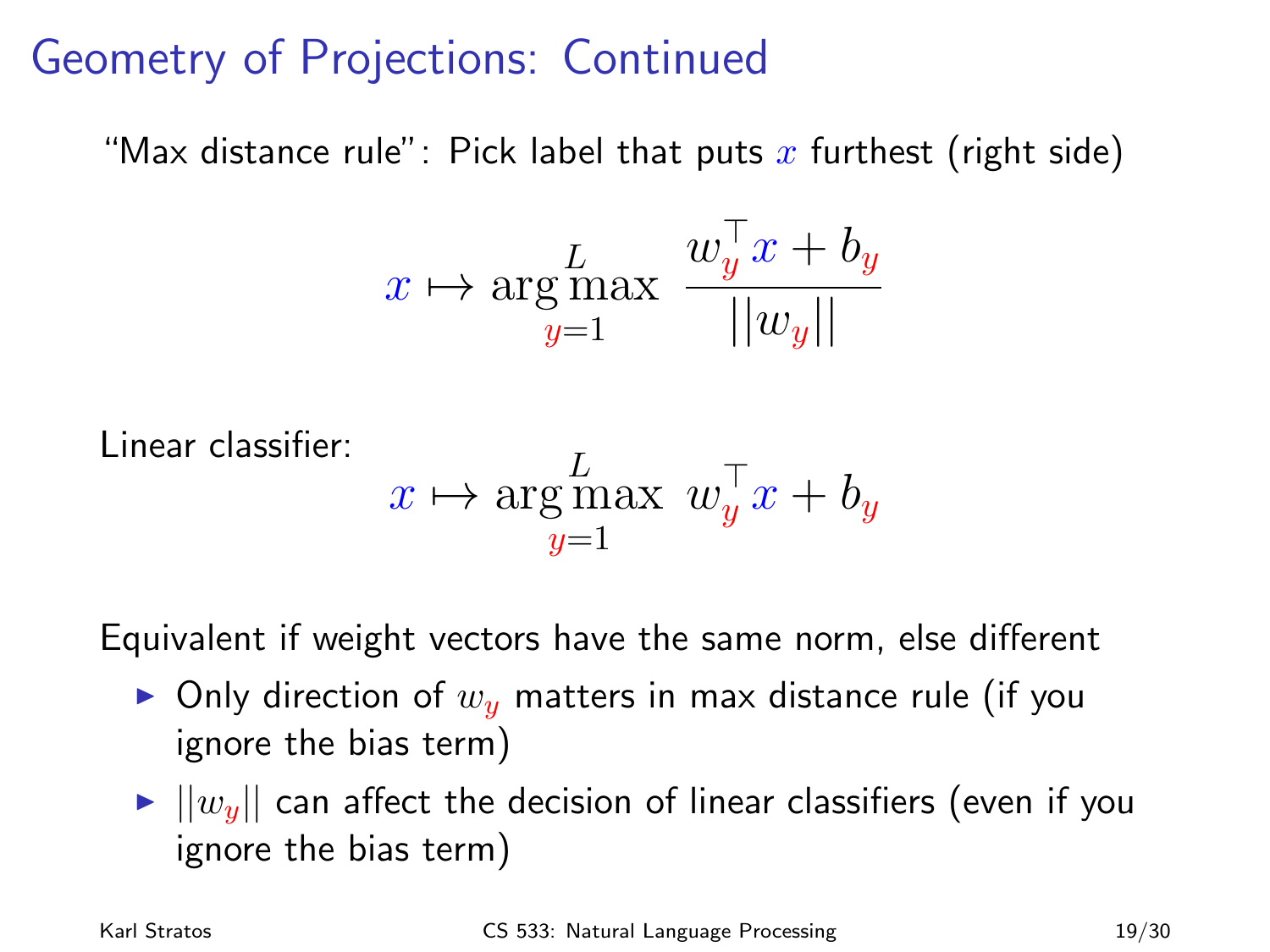# Redundancy of Parameters

Suppose  $\exists w_y \in \mathbb{R}^V$  such that  $w_y^\top x > 0.$  Then

$$
\mathsf{score}_{W,b}(x,y) = \underbrace{w_y^\top x}_{>0} + b_y
$$

can be sent to  $\infty$  without changing the direction of  $w<sub>u</sub>$  by

- ► Scale  $b_n \to \infty$ , or
- $\triangleright$  Scale  $||w_{\nu}|| \rightarrow \infty$

So technically the bias term is unnecessary in this scenario (still necessary for encoding prior beliefs about labels).

 $\triangleright$  Typically harmless to have some redundancy in model parameters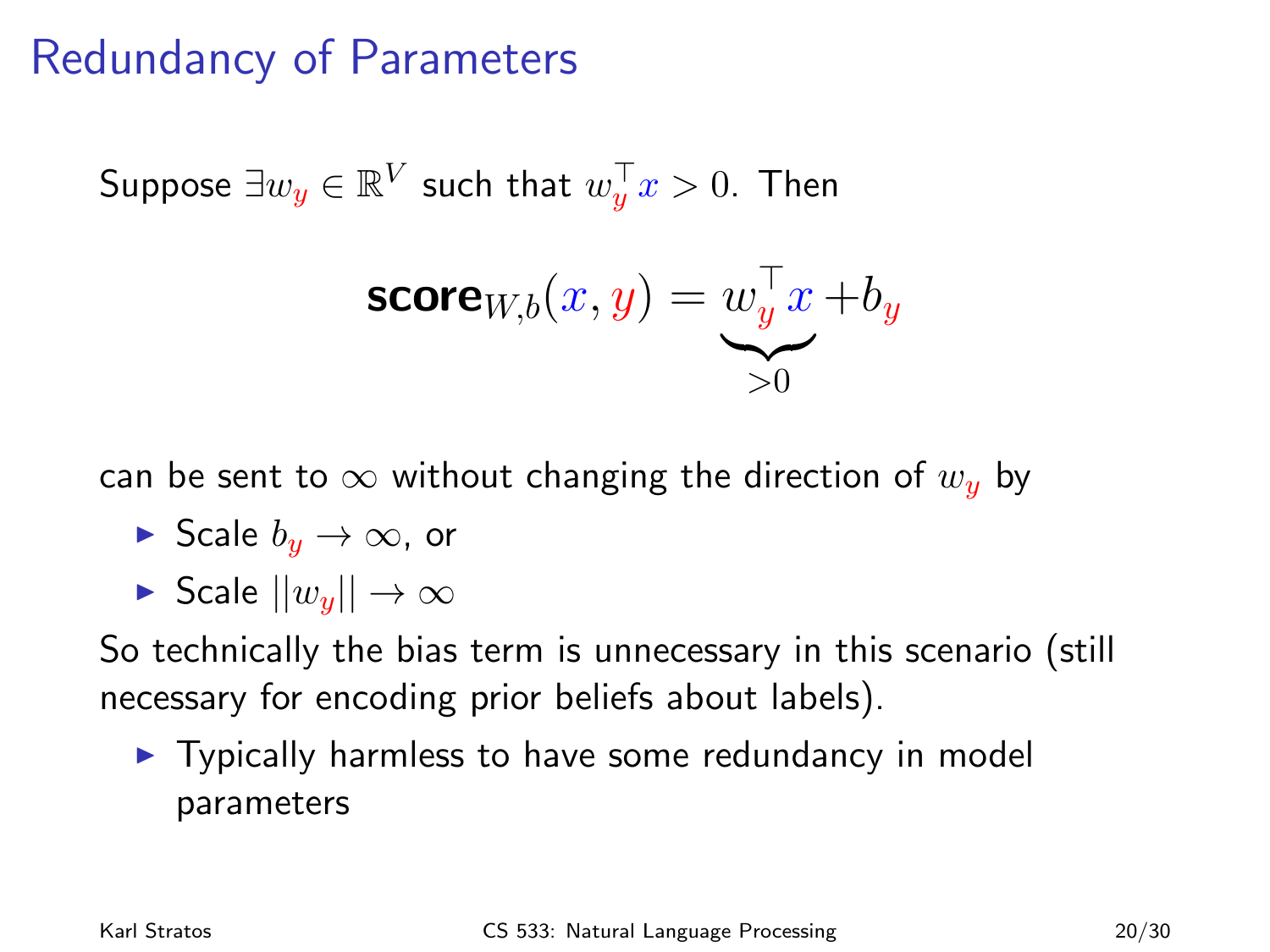<span id="page-21-1"></span><span id="page-21-0"></span>1. Let  $S_0(y)=\left\{z\in\mathbb{R}^V:\ w_y^\top z=0\right\}$ . This is a  $(V-1)$ -dimensional subspace  $\boldsymbol{\mathsf{orthogonal}}$  to  $w_{\bm{y}}\in\mathbb{R}^V.$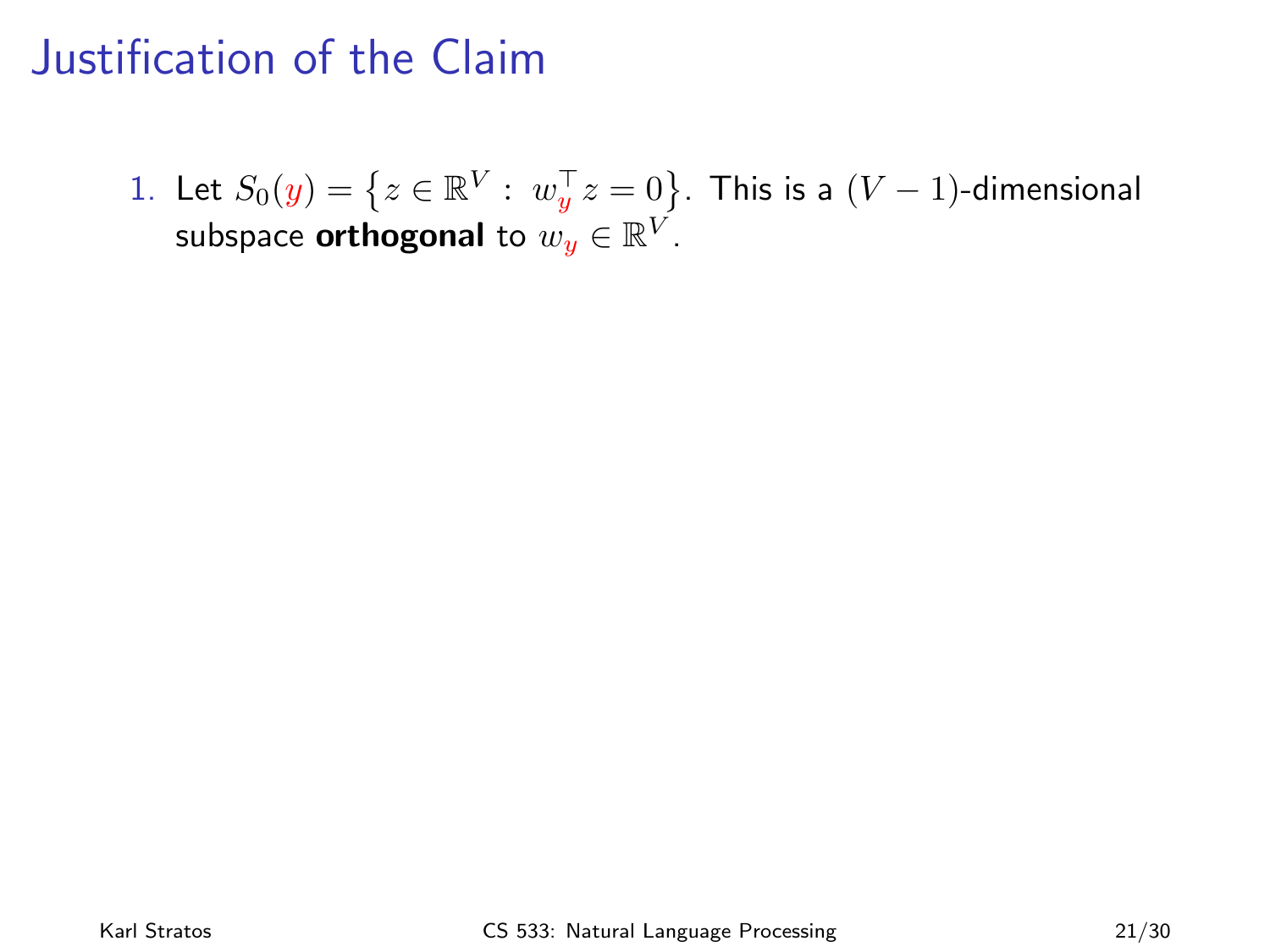- 1. Let  $S_0(y)=\left\{z\in\mathbb{R}^V:\ w_y^\top z=0\right\}$ . This is a  $(V-1)$ -dimensional subspace  $\boldsymbol{\mathsf{orthogonal}}$  to  $w_{\bm{y}}\in\mathbb{R}^V.$
- 2. The shortest distance from  $S_0(y)$  to  $x$  is  $w_y^\top x / ||w||.$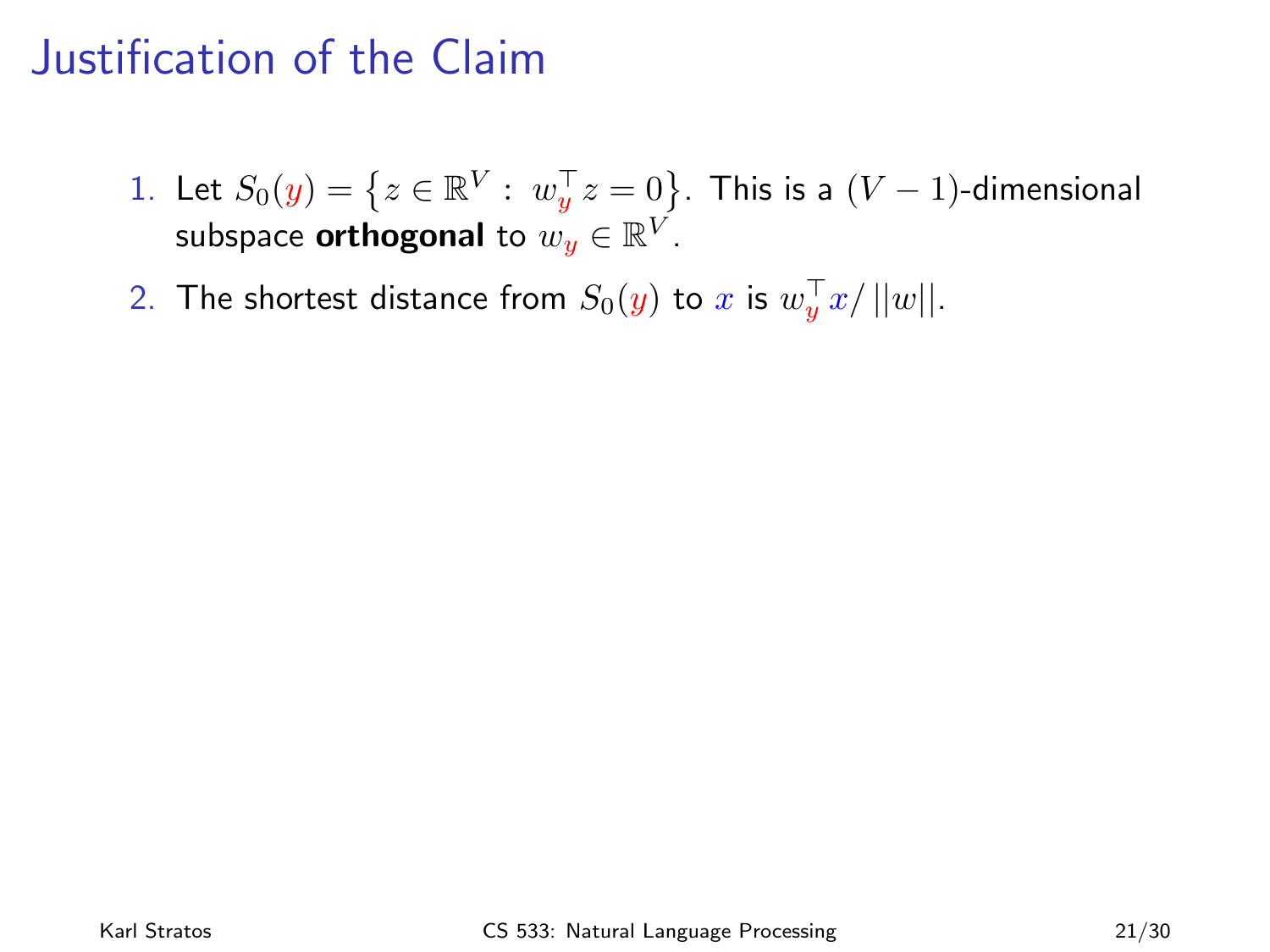- 1. Let  $S_0(y)=\left\{z\in\mathbb{R}^V:\ w_y^\top z=0\right\}$ . This is a  $(V-1)$ -dimensional subspace  $\boldsymbol{\mathsf{orthogonal}}$  to  $w_{\bm{y}}\in\mathbb{R}^V.$
- 2. The shortest distance from  $S_0(y)$  to  $x$  is  $w_y^\top x / ||w||.$
- 3. Note that  $S(y)$  shifts every point in  $S_0(y)$  by  $-b_y/[w_y]_i$  along each axis  $i = 1 \dots V$ :

$$
z_i = (-\sum_{j \neq i} [w_y]_j z_j) / [w_y]_i \qquad z \in S_0(y)
$$
  

$$
z_i = (-\sum_{j \neq i} [w_y]_j z_j) / [w_y]_i - b_y / [w_y]_i \qquad z \in S(y)
$$

Thus the shortest distance from  $S_0(y)$  to  $S(y)$  is  $-b<sub>u</sub>/||w||$ .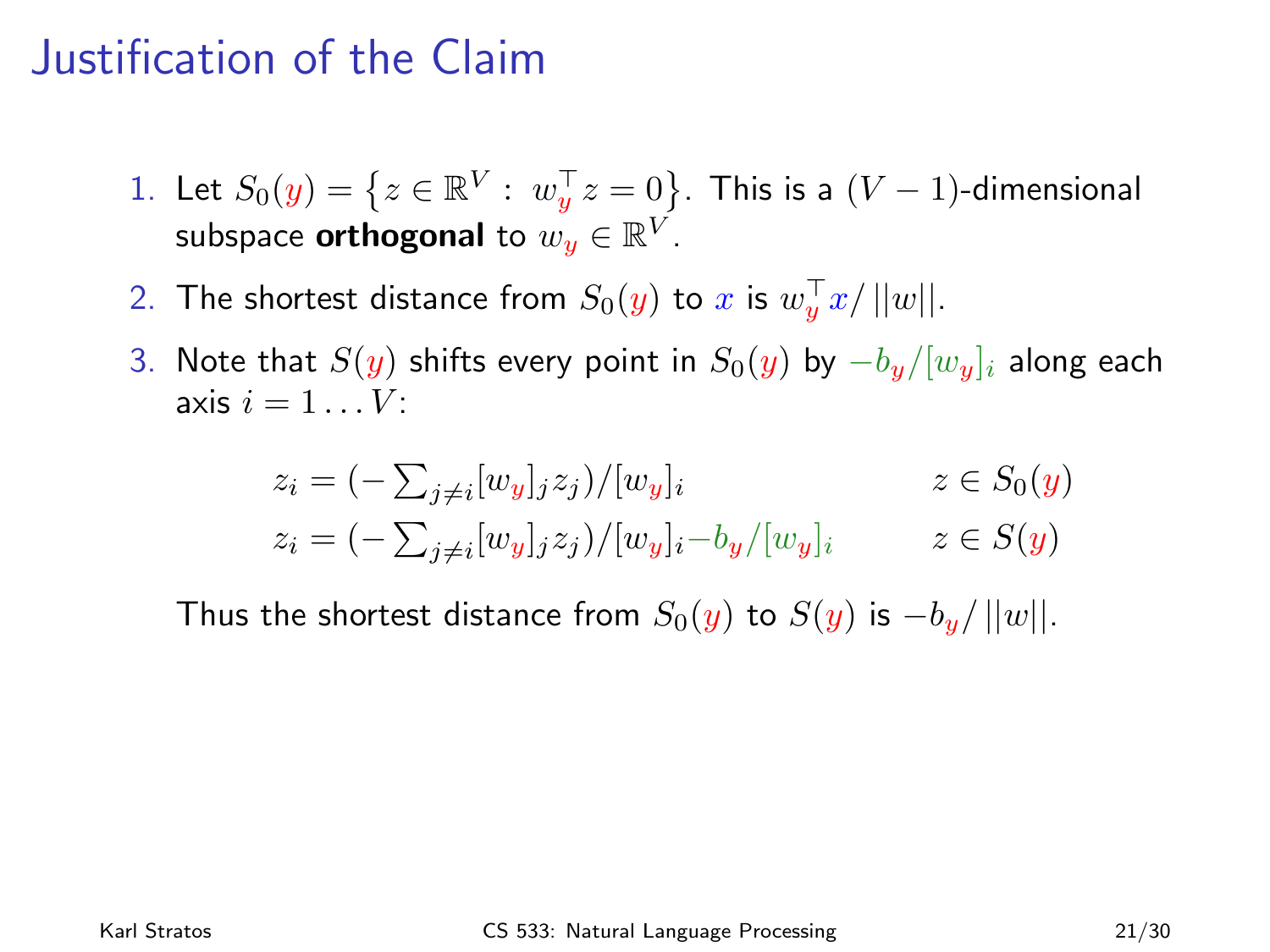- 1. Let  $S_0(y)=\left\{z\in\mathbb{R}^V:\ w_y^\top z=0\right\}$ . This is a  $(V-1)$ -dimensional subspace  $\boldsymbol{\mathsf{orthogonal}}$  to  $w_{\bm{y}}\in\mathbb{R}^V.$
- 2. The shortest distance from  $S_0(y)$  to  $x$  is  $w_y^\top x / ||w||.$
- 3. Note that  $S(y)$  shifts every point in  $S_0(y)$  by  $-b_y/[w_y]_i$  along each axis  $i = 1 \ldots V$ :

$$
z_i = (-\sum_{j \neq i} [w_y]_j z_j) / [w_y]_i \qquad z \in S_0(y)
$$
  

$$
z_i = (-\sum_{j \neq i} [w_y]_j z_j) / [w_y]_i - b_y / [w_y]_i \qquad z \in S(y)
$$

Thus the shortest distance from  $S_0(y)$  to  $S(y)$  is  $-b_y/||w||$ .

4. From [2](#page-21-0) and [3,](#page-21-1) it follows that the shortest distance from  $S(y)$  to x is  $(w_y^{\top} x + b_y)/||w||.$ 

See the provided Jupyter notebook for further illustration.

Karl Stratos **CS 533:** Natural Language Processing 21/30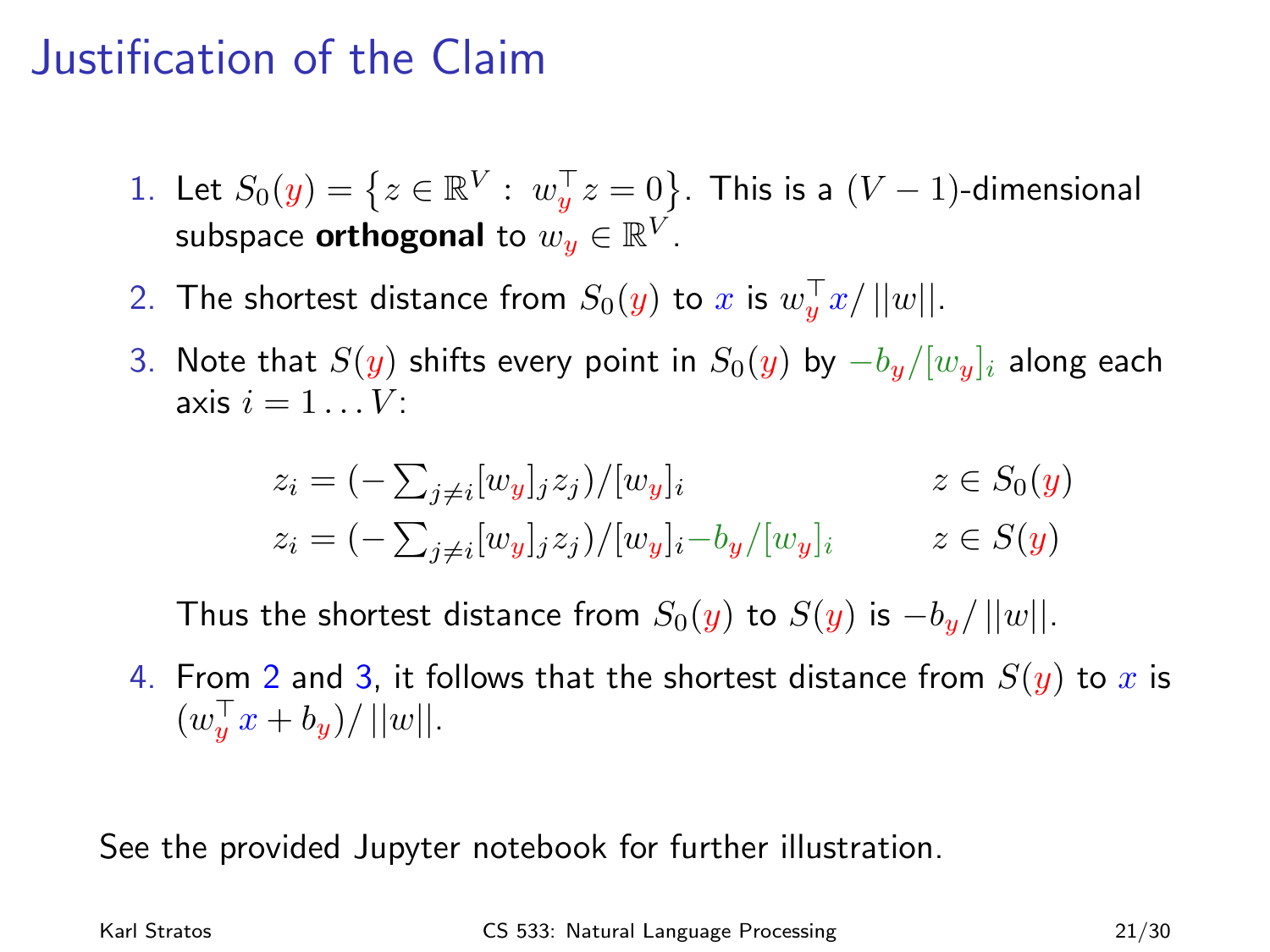# Topic Classification with Linear Classifiers

- $\blacktriangleright$  Problem definition
- $\blacktriangleright$  Data collection
- $\blacktriangleright$  Representation
- $\blacktriangleright$  Modeling
- $\blacktriangleright$  Estimation
	- $\blacktriangleright$  Softmax
	- $\blacktriangleright$  Training Objective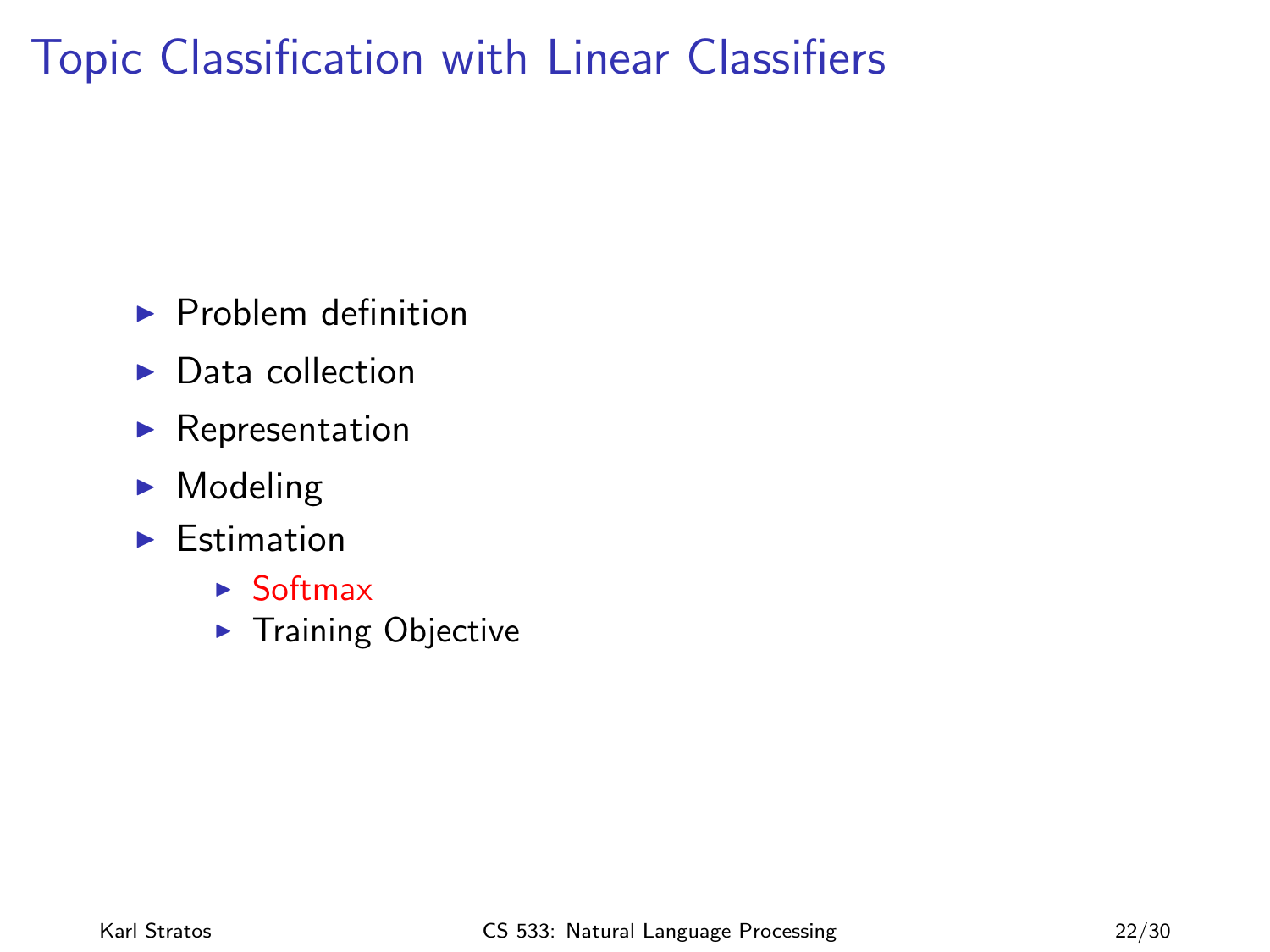# The Softmax Function

$$
\quad \blacktriangleright \text{ Given any } h \in \mathbb{R}^L \text{, we define softmax}(h) \in [0,1]^L \text{ as }
$$

$$
softmax_i(h) := \frac{\exp(h_i)}{\sum_{j=1}^{L} \exp(h_j)} \qquad \forall i = 1...L
$$

 $\triangleright$  Check nonnegativity and normalization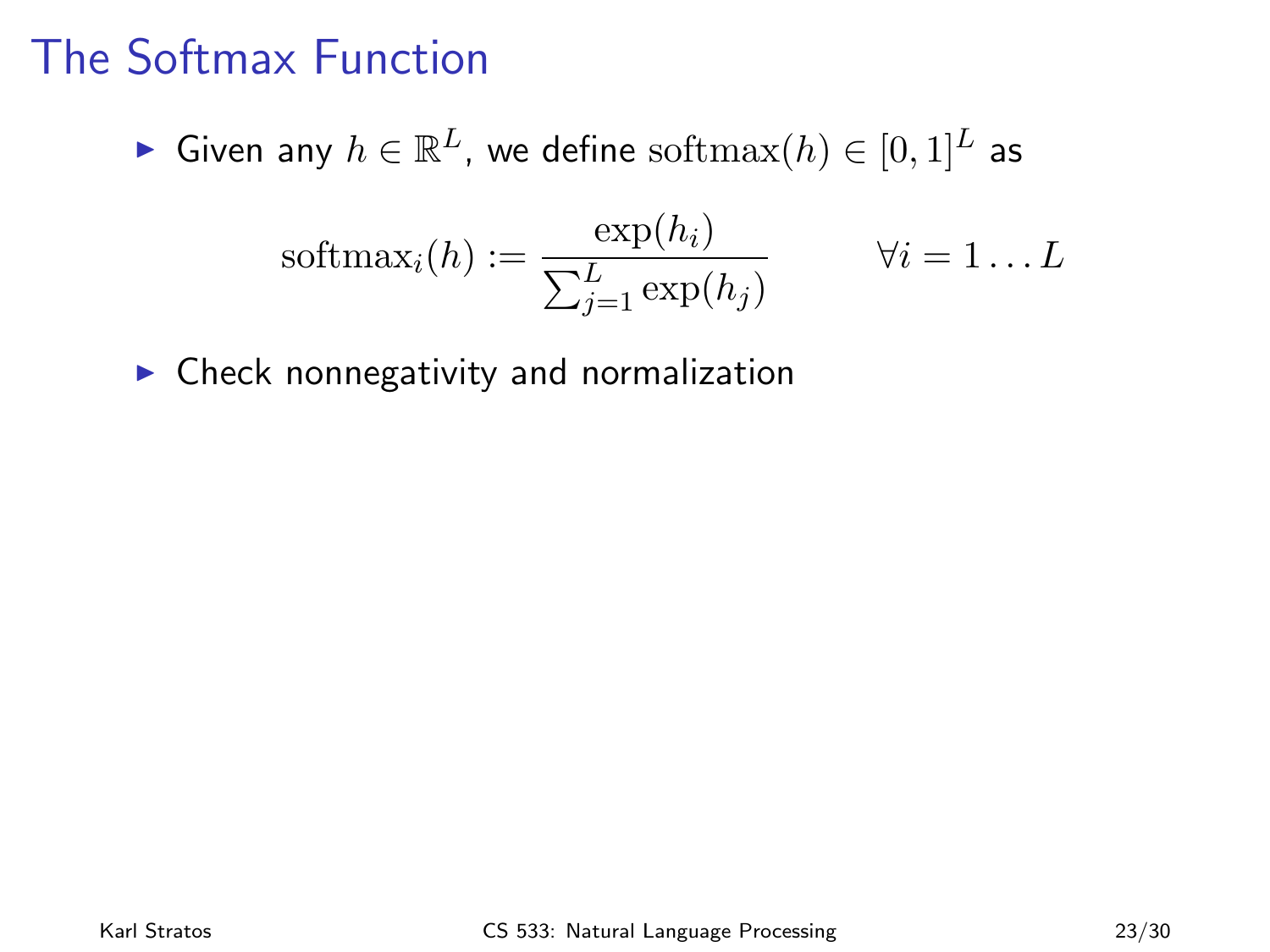# The Softmax Function

► Given any  $h \in \mathbb{R}^L$ , we define  $\text{softmax}(h) \in [0,1]^L$  as

$$
softmax_i(h) := \frac{\exp(h_i)}{\sum_{j=1}^{L} \exp(h_j)} \qquad \forall i = 1...L
$$

- $\triangleright$  Check nonnegativity and normalization
- ► Check shift-invariance: for any  $c \in \mathbb{R}$  (elementwise addition)

$$
softmax(h + c) = softmax(h)
$$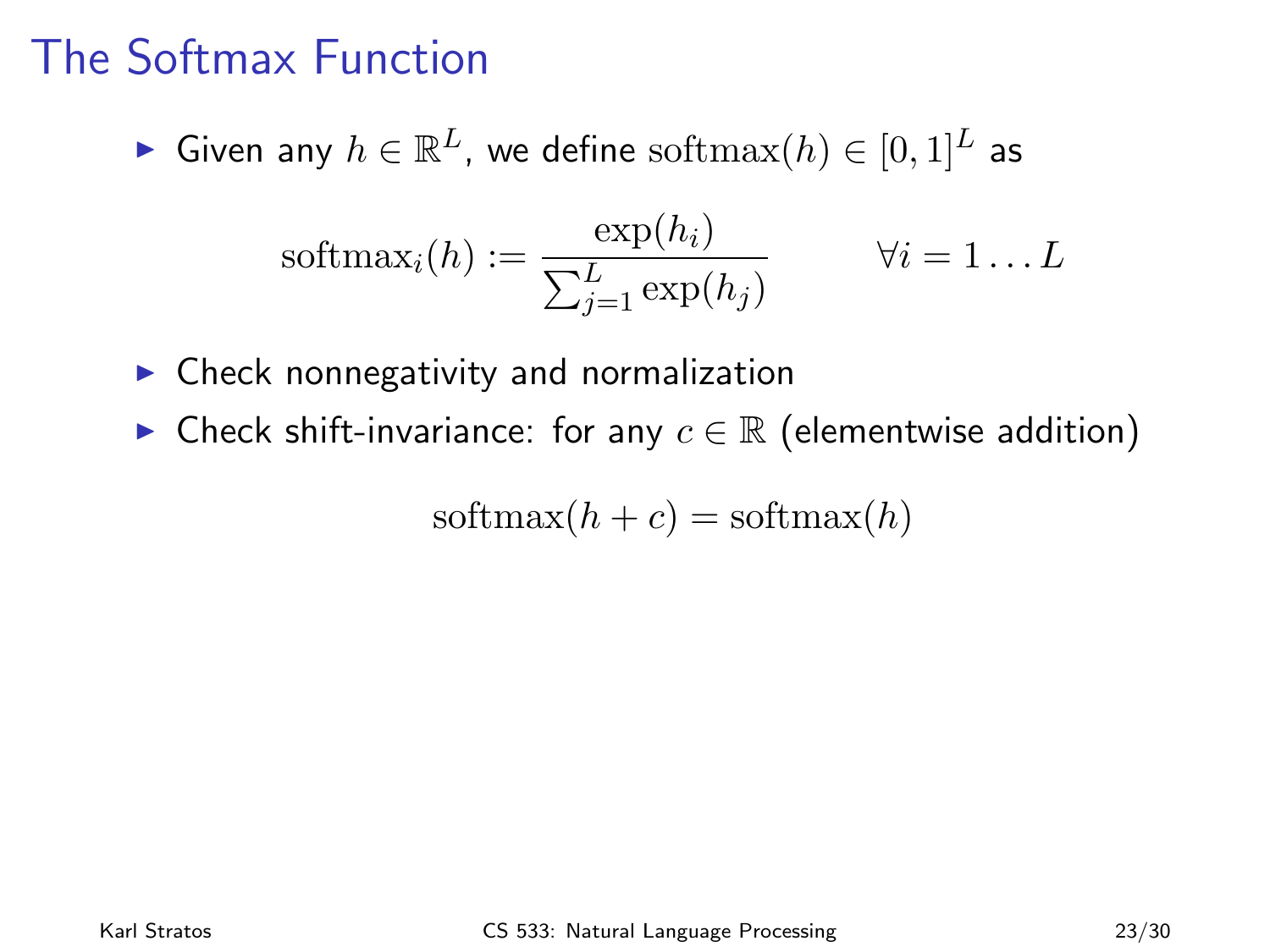# The Softmax Function

► Given any  $h \in \mathbb{R}^L$ , we define  $\text{softmax}(h) \in [0,1]^L$  as

$$
softmax_i(h) := \frac{\exp(h_i)}{\sum_{j=1}^{L} \exp(h_j)} \qquad \forall i = 1...L
$$

- $\triangleright$  Check nonnegativity and normalization
- ► Check shift-invariance: for any  $c \in \mathbb{R}$  (elementwise addition)

$$
\text{softmax}(h + c) = \text{softmax}(h)
$$

 $\blacktriangleright$  Transforms any length-L real-valued vector into a **distribution** over  $\{1...L\}$ 

> $\text{softmax}([-0.23, 1.51, -2.11]) = [0.15, 0.83, 0.02]$  $\text{softmax}([-\infty, -\infty, 1.00, 2.00]) = [0.00, 0.00, 0.27, 0.73]$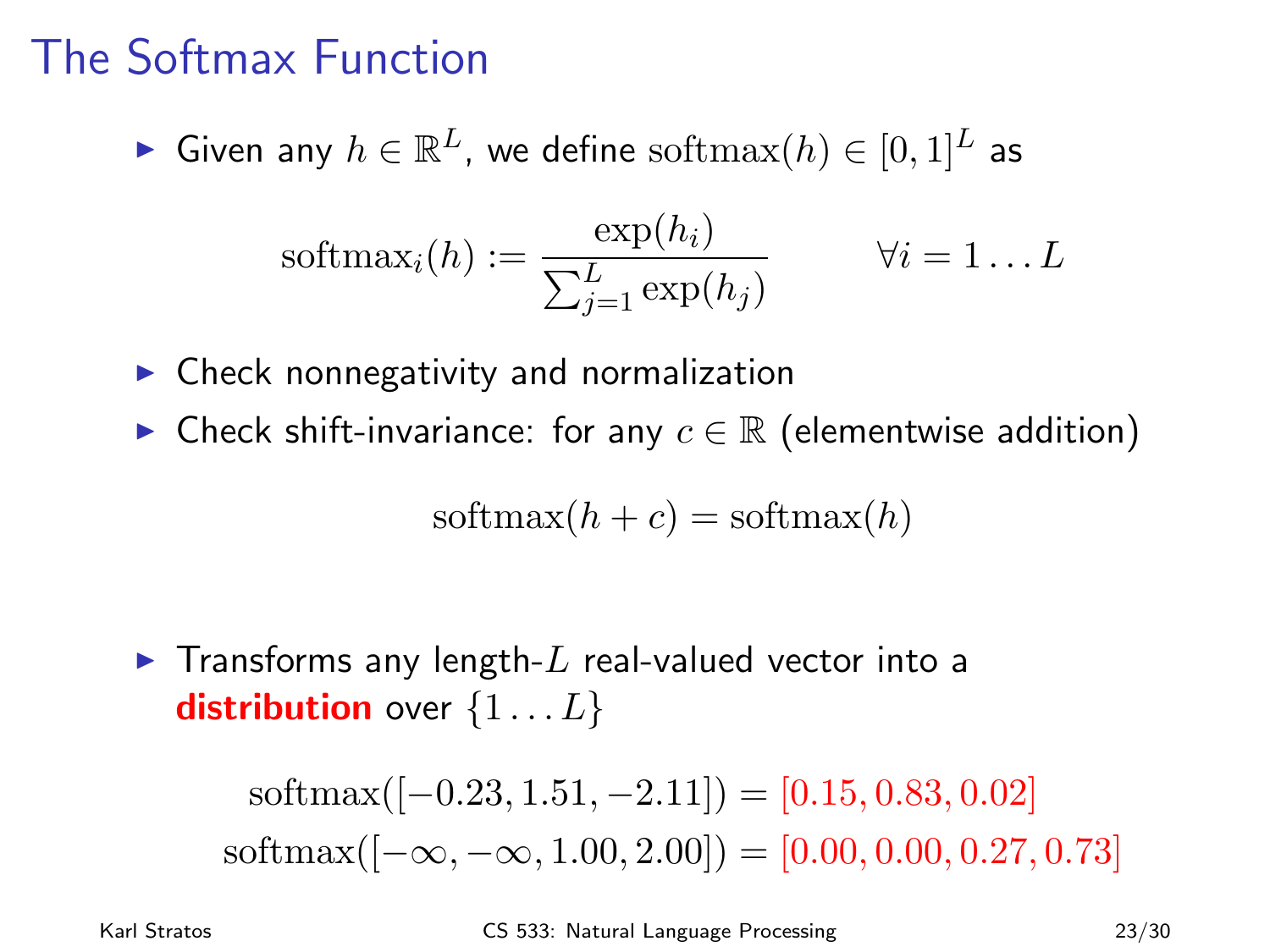Converting Logits to a Distribution by Softmax

 $\triangleright$  Softmax on logits makes any model probabilistic

$$
p_{\theta}(y|x) := \frac{\exp(\text{score}_{\theta}(x, y))}{\sum_{y'=1}^{L} \exp(\text{score}_{\theta}(x, y'))} \qquad \forall y = 1...L
$$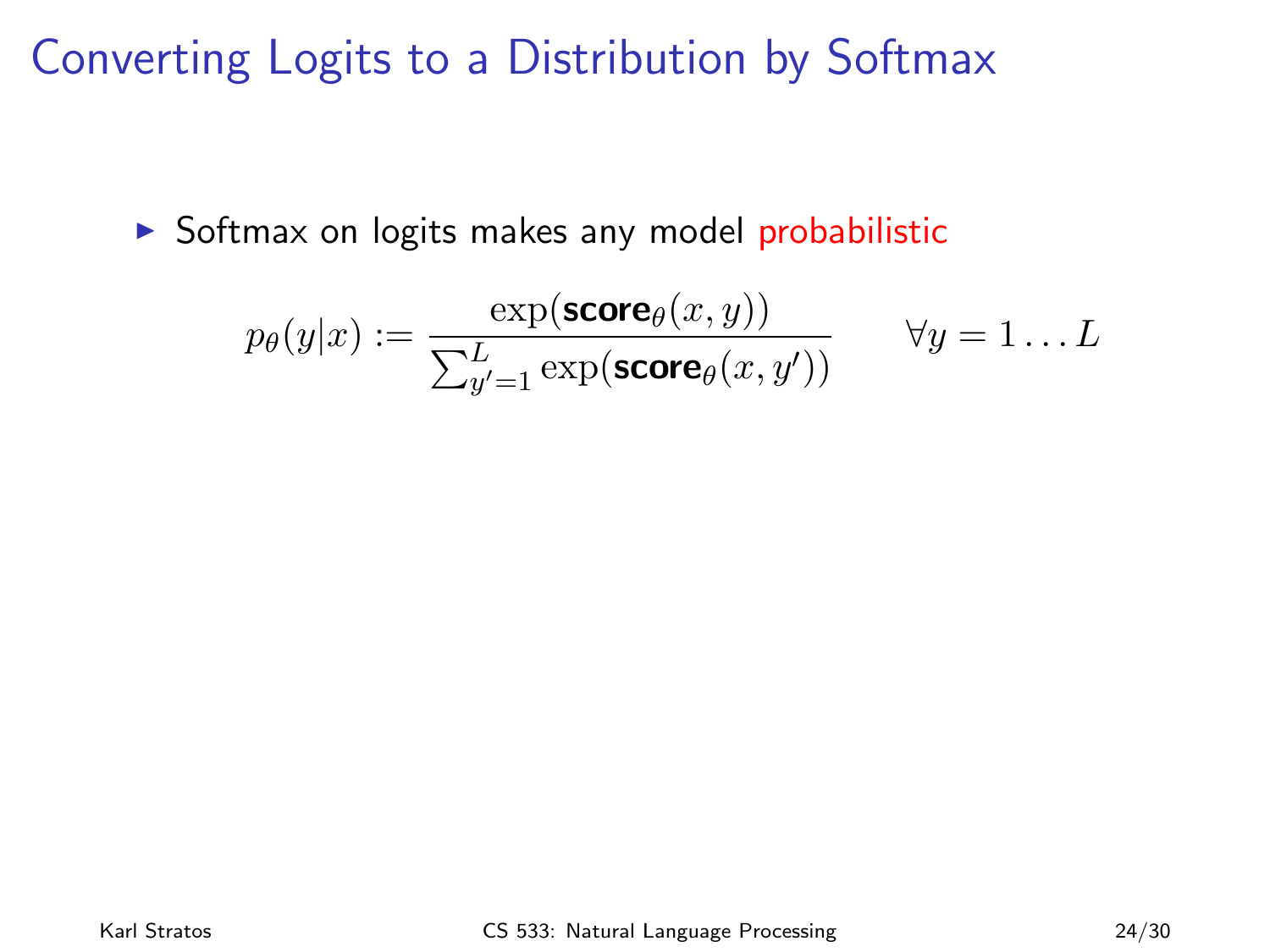Converting Logits to a Distribution by Softmax

 $\triangleright$  Softmax on logits makes any model probabilistic

$$
p_{\theta}(y|x) := \frac{\exp(\text{score}_{\theta}(x, y))}{\sum_{y'=1}^{L} \exp(\text{score}_{\theta}(x, y'))} \qquad \forall y = 1...L
$$

 $\triangleright$  Softmax does not affect model inference:

$$
\log p_{\theta}(y|x) = \text{score}_{\theta}(x, y) + \text{SomeFunctionOf}(x)
$$

$$
\underset{y=1}{\text{arg max}} \ p_{\theta}(y|x) \equiv \underset{y=1}{\text{arg max}} \ \text{score}_{\theta}(x, y)
$$

 $\blacktriangleright$  Then why do this? For training!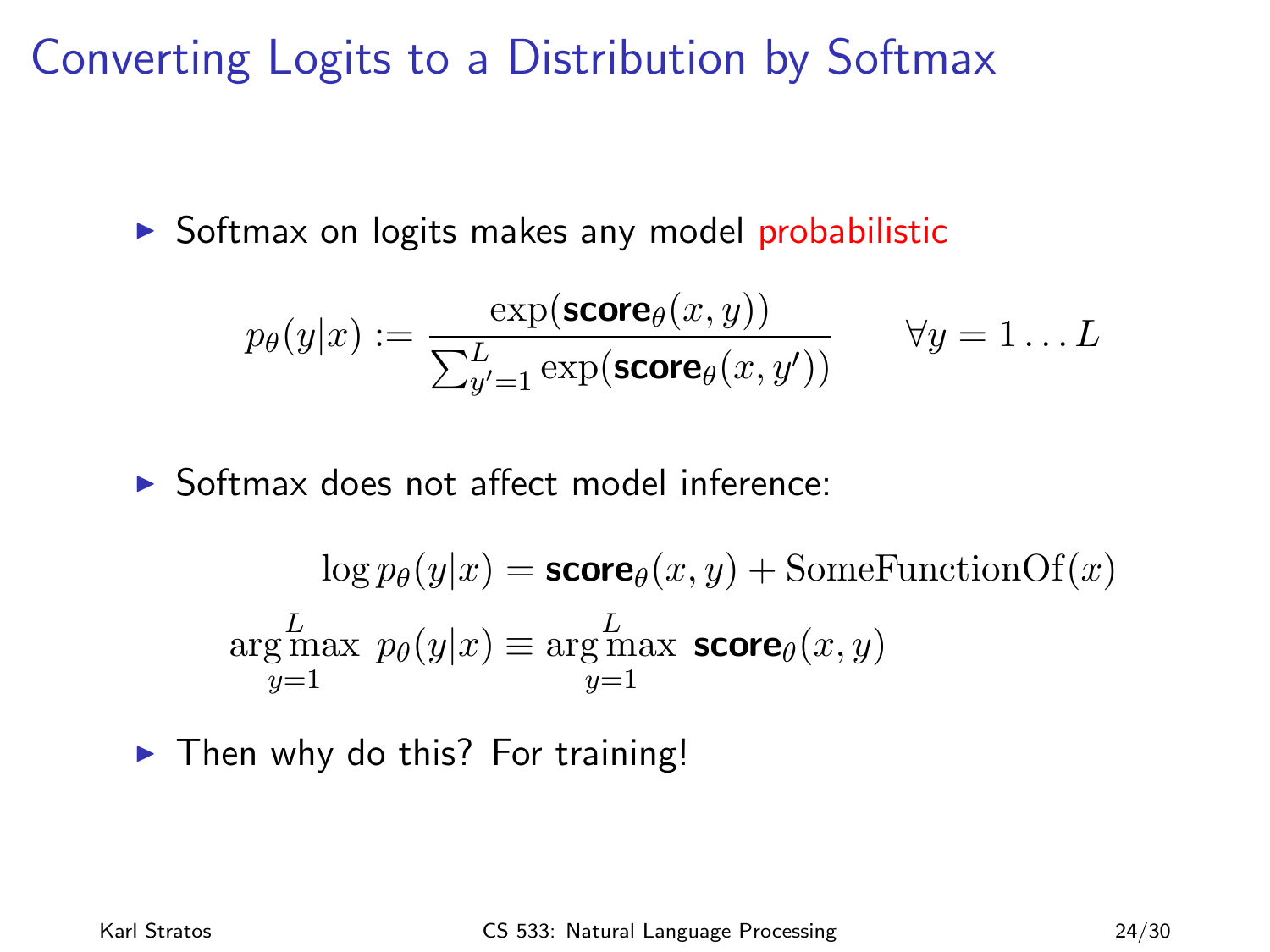# Topic Classification with Linear Classifiers

- $\blacktriangleright$  Problem definition
- $\blacktriangleright$  Data collection
- $\blacktriangleright$  Representation
- $\blacktriangleright$  Modeling
- $\blacktriangleright$  Estimation
	- $\blacktriangleright$  Softmax
	- $\blacktriangleright$  Training Objective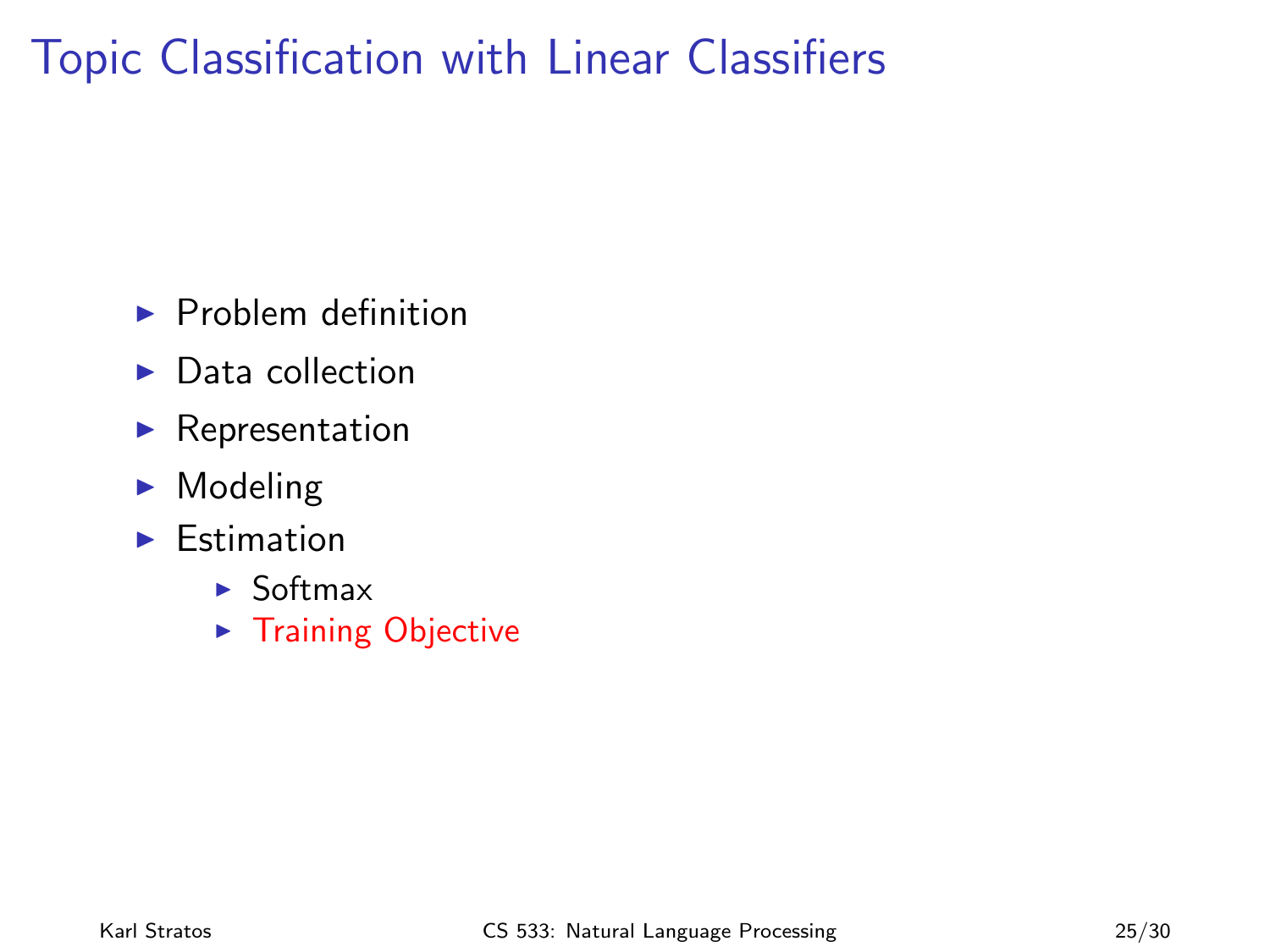$\triangleright$  Critical assumption. Data comes from a population distribution pop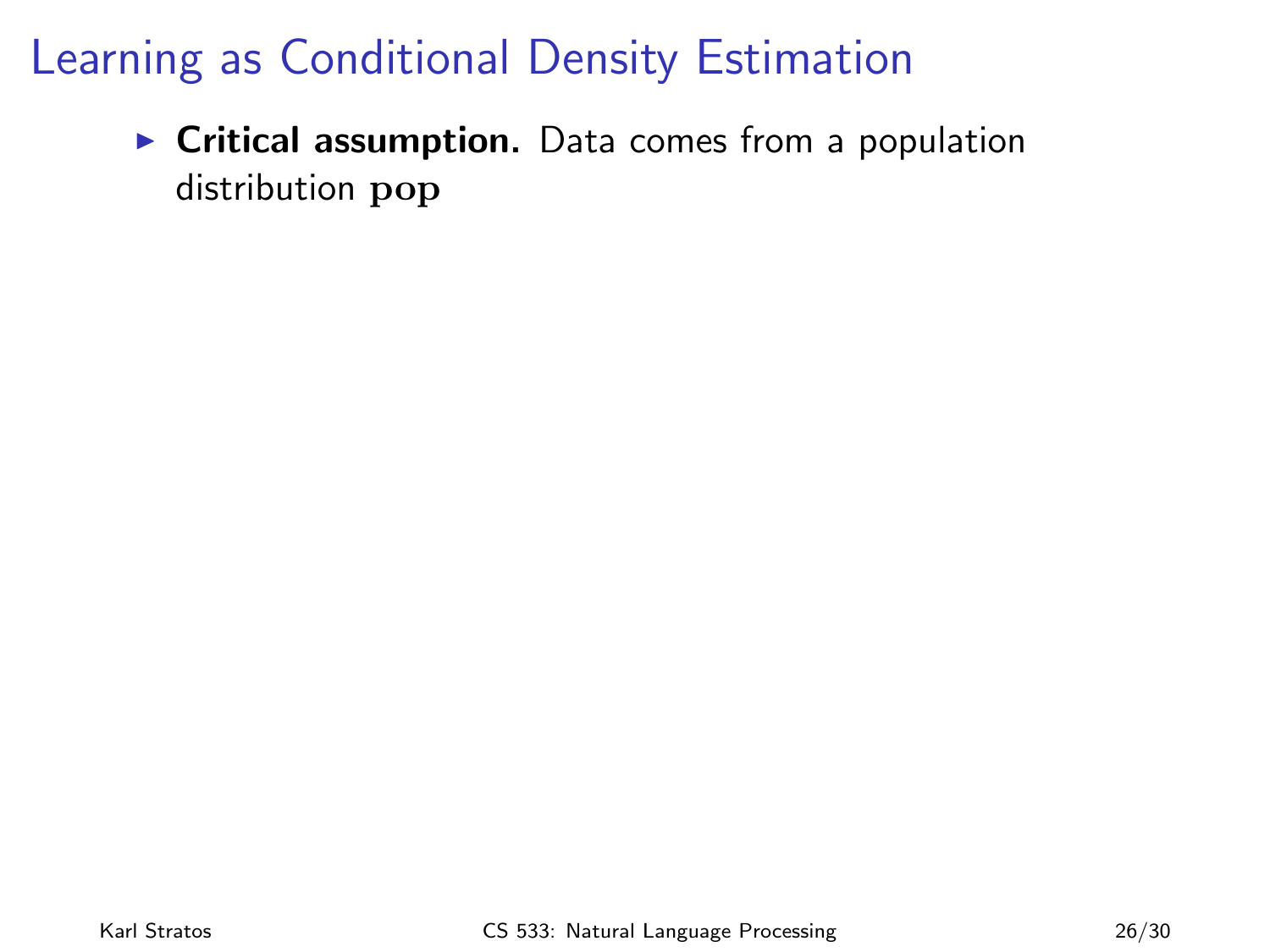- $\triangleright$  Critical assumption. Data comes from a population distribution pop
- $\triangleright$  Dream classifier (but difficult to find)

 $\text{Classifier}^* = \text{arg min}$ Classifier:  $x \mapsto y$ Pr (Classifier(x) ≠ y)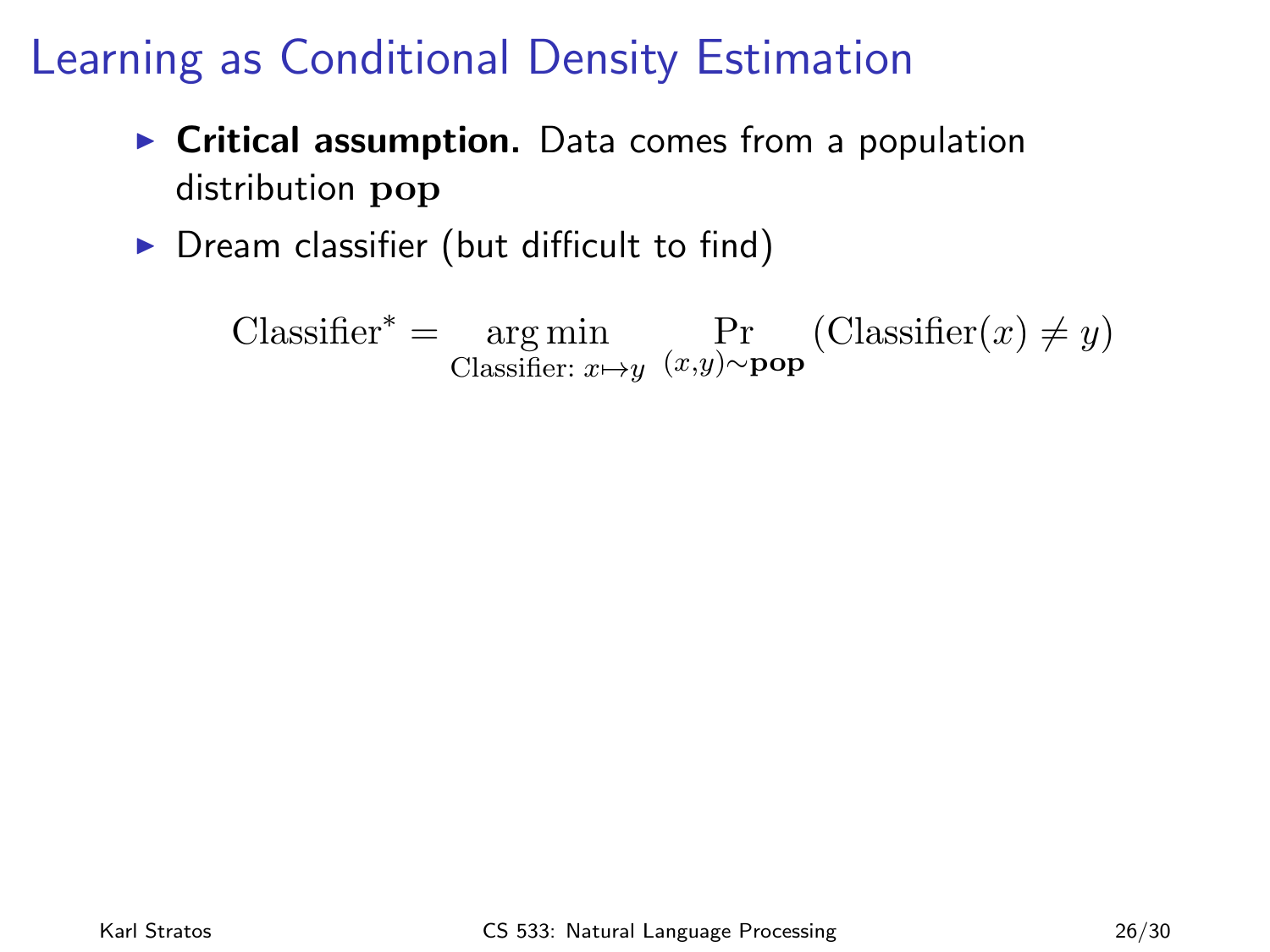- $\triangleright$  Critical assumption. Data comes from a population distribution pop
- $\triangleright$  Dream classifier (but difficult to find)

 $\text{Classifier}^* = \text{arg min}$ Classifier:  $x \mapsto y$ Pr (Classifier(x) ≠ y)

 $\triangleright$  But we already know the (Bayes optimal) classifier satisfies

$$
\text{Classifier}^*(x) = \underset{y=1}{\text{arg}\max} \mathbf{pop}(y|x)
$$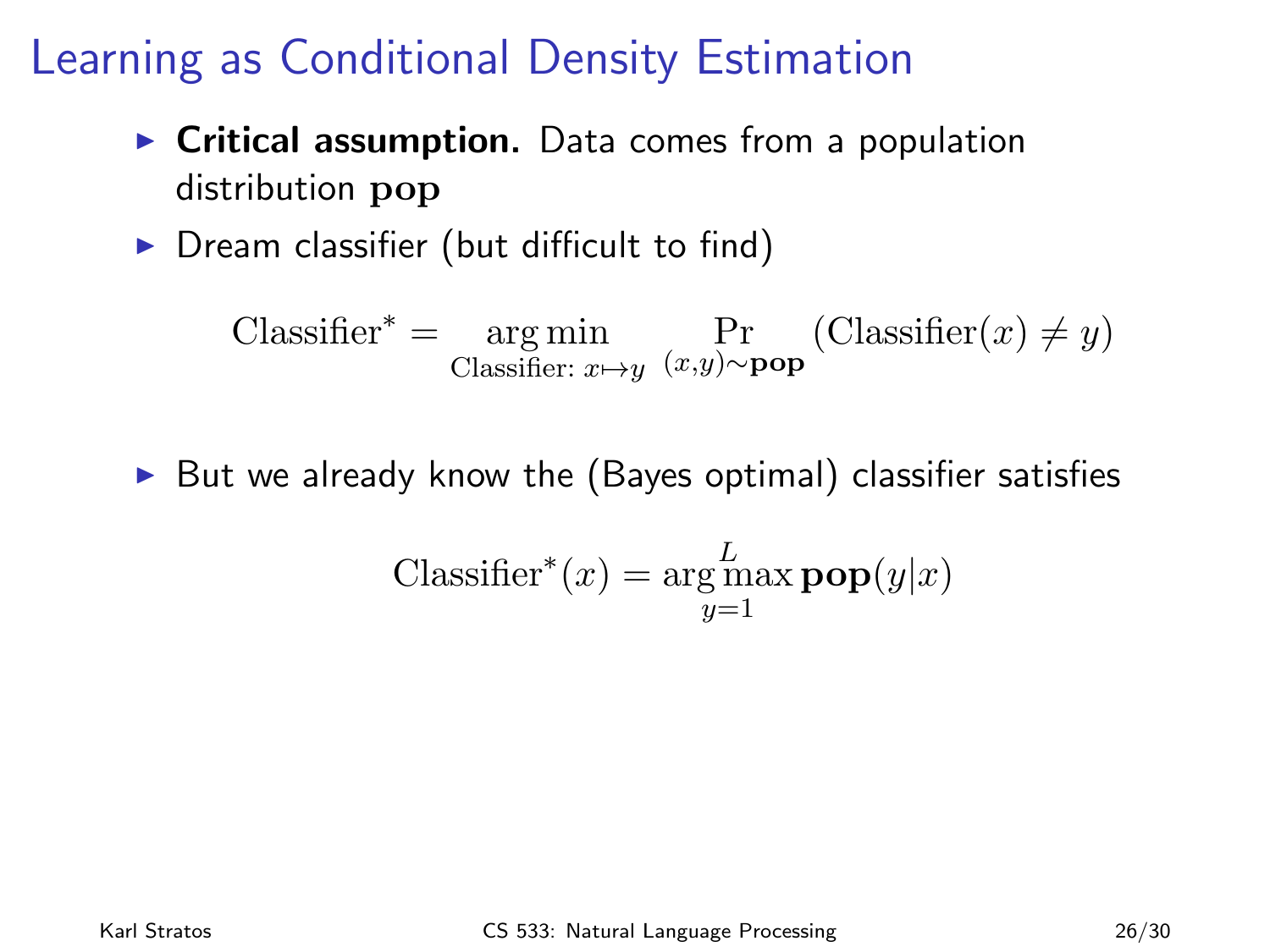- $\triangleright$  Critical assumption. Data comes from a population distribution pop
- $\triangleright$  Dream classifier (but difficult to find)

 $\text{Classifier}^* = \text{arg min}$ Classifier:  $x \mapsto y$ Pr (Classifier(x) ≠ y)

 $\triangleright$  But we already know the (Bayes optimal) classifier satisfies

$$
\text{Classifier}^*(x) = \underset{y=1}{\text{arg}\max} \mathbf{pop}(y|x)
$$

 $\triangleright$  New goal: Estimate the conditional distribution  $\mathbf{pop}(y|x)$ !

$$
p_{\theta}(y|x) \approx \mathbf{pop}(y|x)
$$

What minimization problem can we set up to achieve this?

Karl Stratos **CS 533:** Natural Language Processing 26/30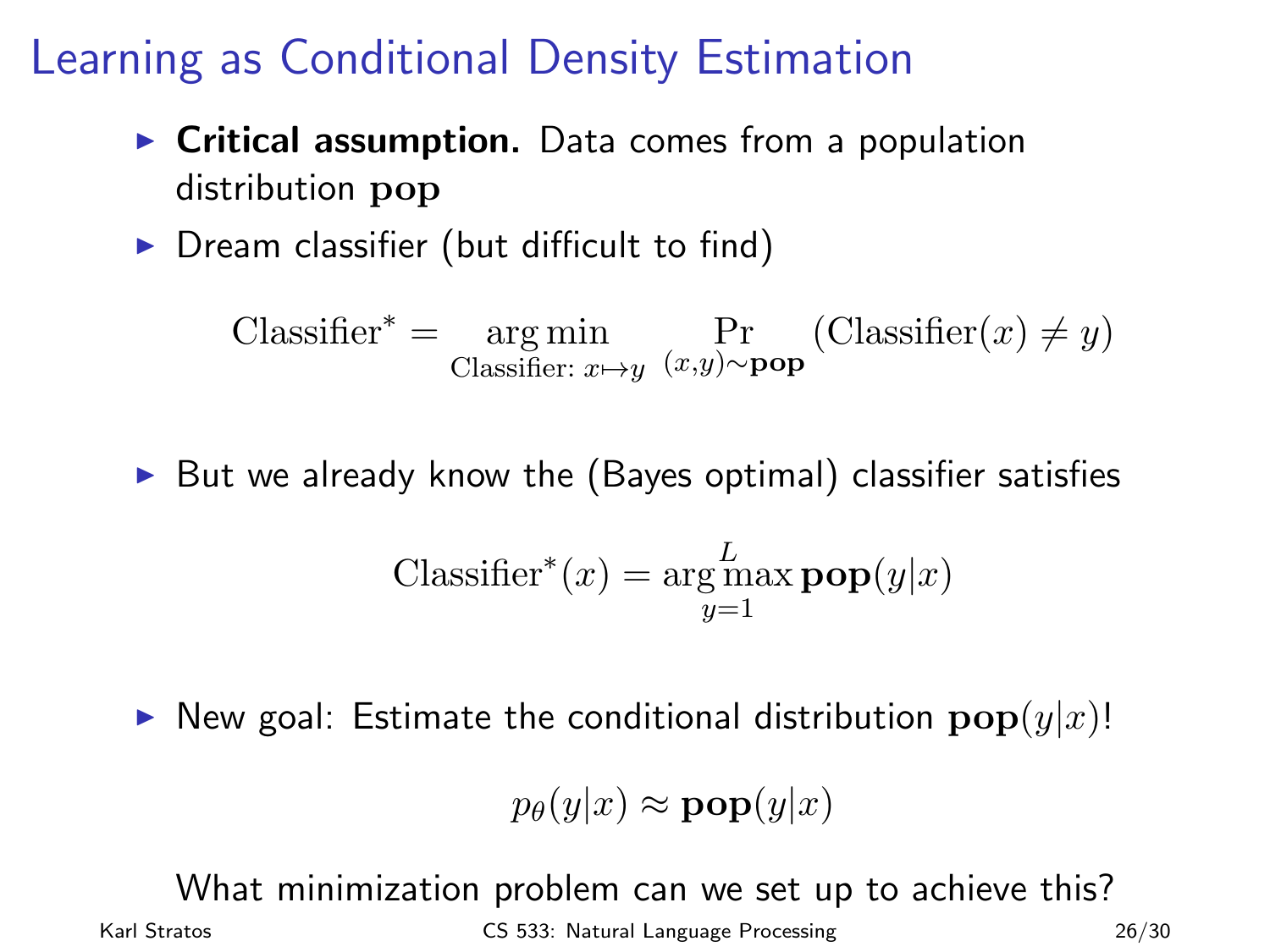# Cross-Entropy Loss

Cross entropy between  $\mathbf{pop}(y|x)$  and  $p_{\theta}(y|x)$ 

$$
J(\theta) := \mathop{\mathbf{E}}_{(x,y) \sim \mathbf{pop}} \left[ -\log p_\theta(y|x) \right]
$$

If the hypothesis class  $\Theta$  is expressive enough to model pop,

$$
\theta^* = \underset{\theta \in \Theta}{\arg \min} \, J(\theta) \quad \Rightarrow \quad \mathbf{pop}(y|x) = p_{\theta^*}(y|x) \quad \forall x, y
$$

If not, it will still find some projection of  $\bf{pop}$  onto  $\Theta$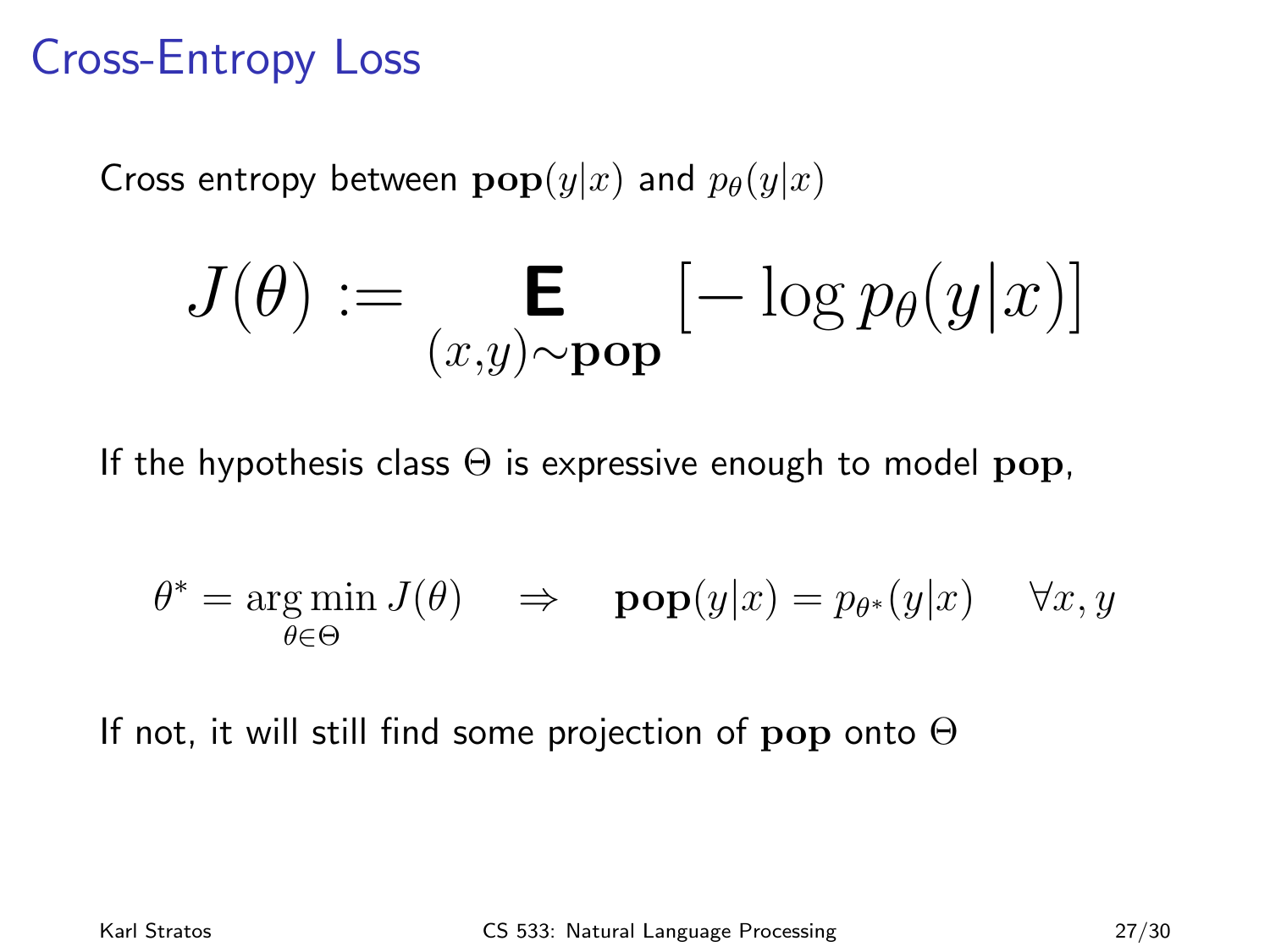#### Picture

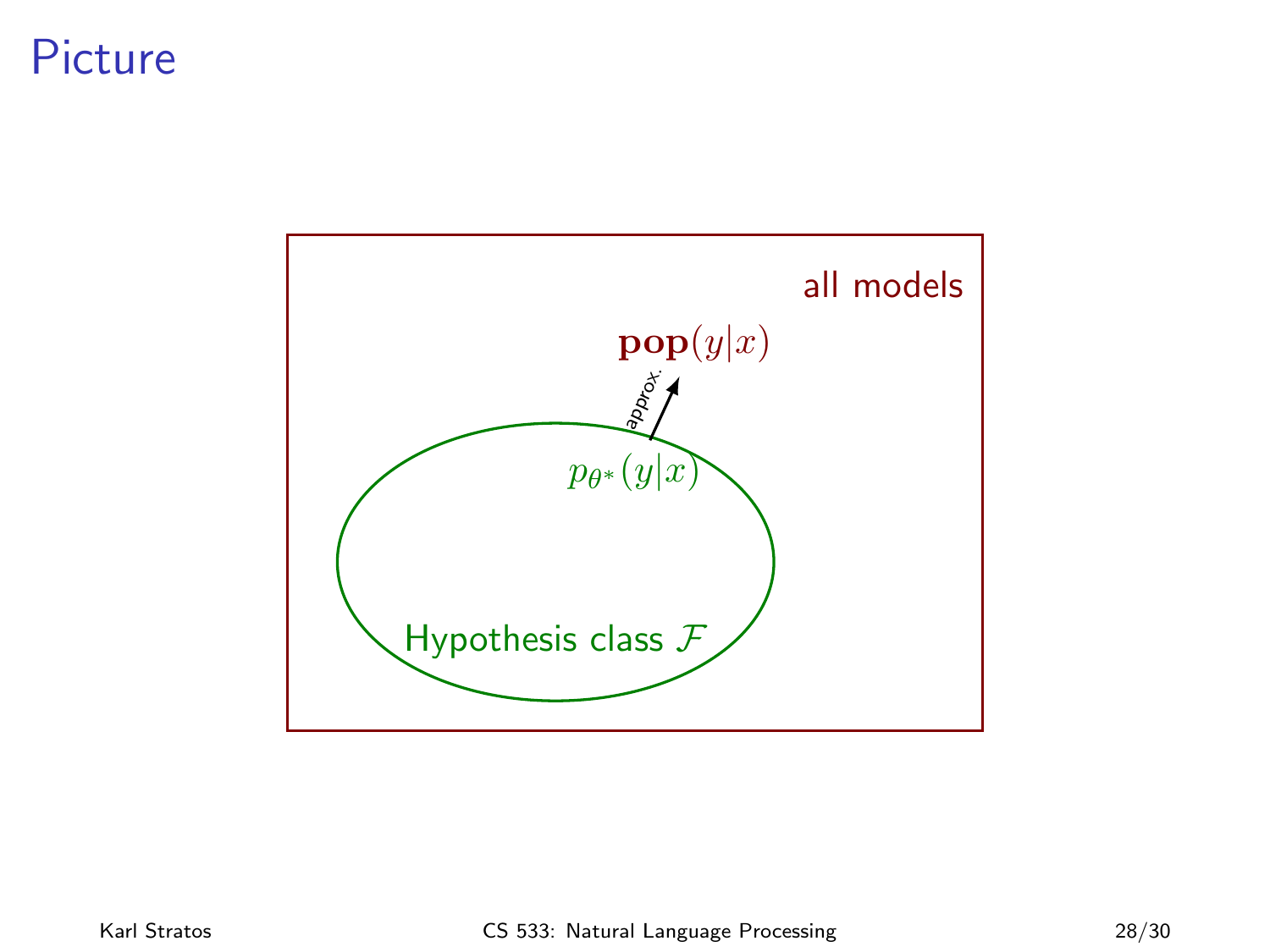# Empirical Cross-Entropy Loss



By the law of large numbers,  $\widehat{J}_N (\theta) \to J(\theta)$  as  $N \to \infty$ 

- $\longrightarrow \widehat{J}_N(\theta)$  is defined by N training examples as well as  $\theta$ !
- $\triangleright$  But we view it only as a function of  $\theta$  for optimization